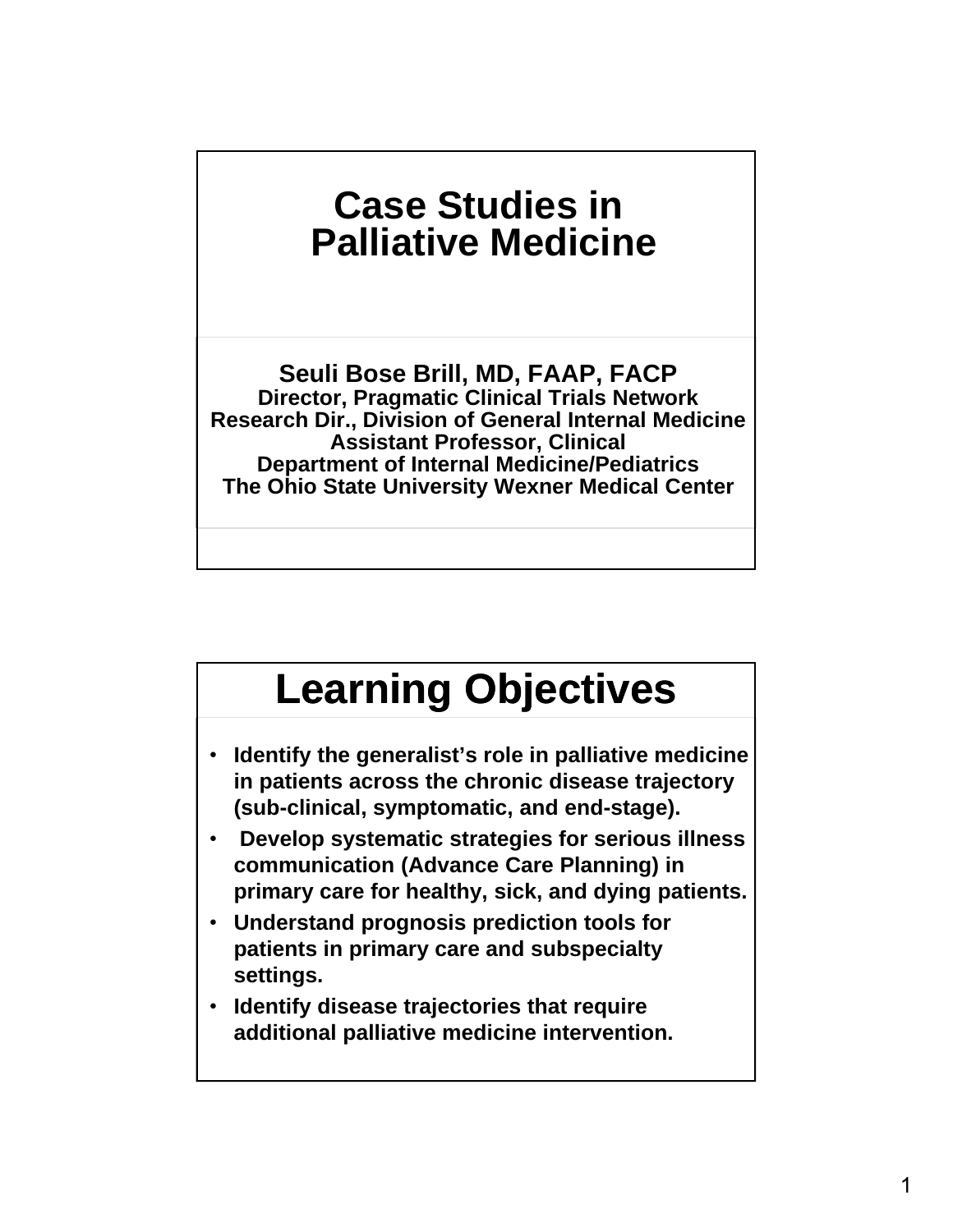### **Generalist Role in Palliative Medicine**

**"Some people mistakenly believe that palliative care is only for patients who are incurably ill. The goal of palliative care is to provide relief from symptoms and stress of illness."**

**Raymond Yung, M.D.**

### **What is Palliative Care?**

- **Serious illness distress prevention and relief.**
- **Supports patients and families** 
	- ‒ **(e.g. psychological, spiritual)**
- **Enhances quality of life.**
- **Positively impacts disease (when possible).**
- **Starts in early stages of illness (ideally).**
- **Treats dying as a normal process.**

WHO Definition of Palliative Care, http://www.who.int/cancer/palliative/definition/en/; **Accessed May 3, 2017.**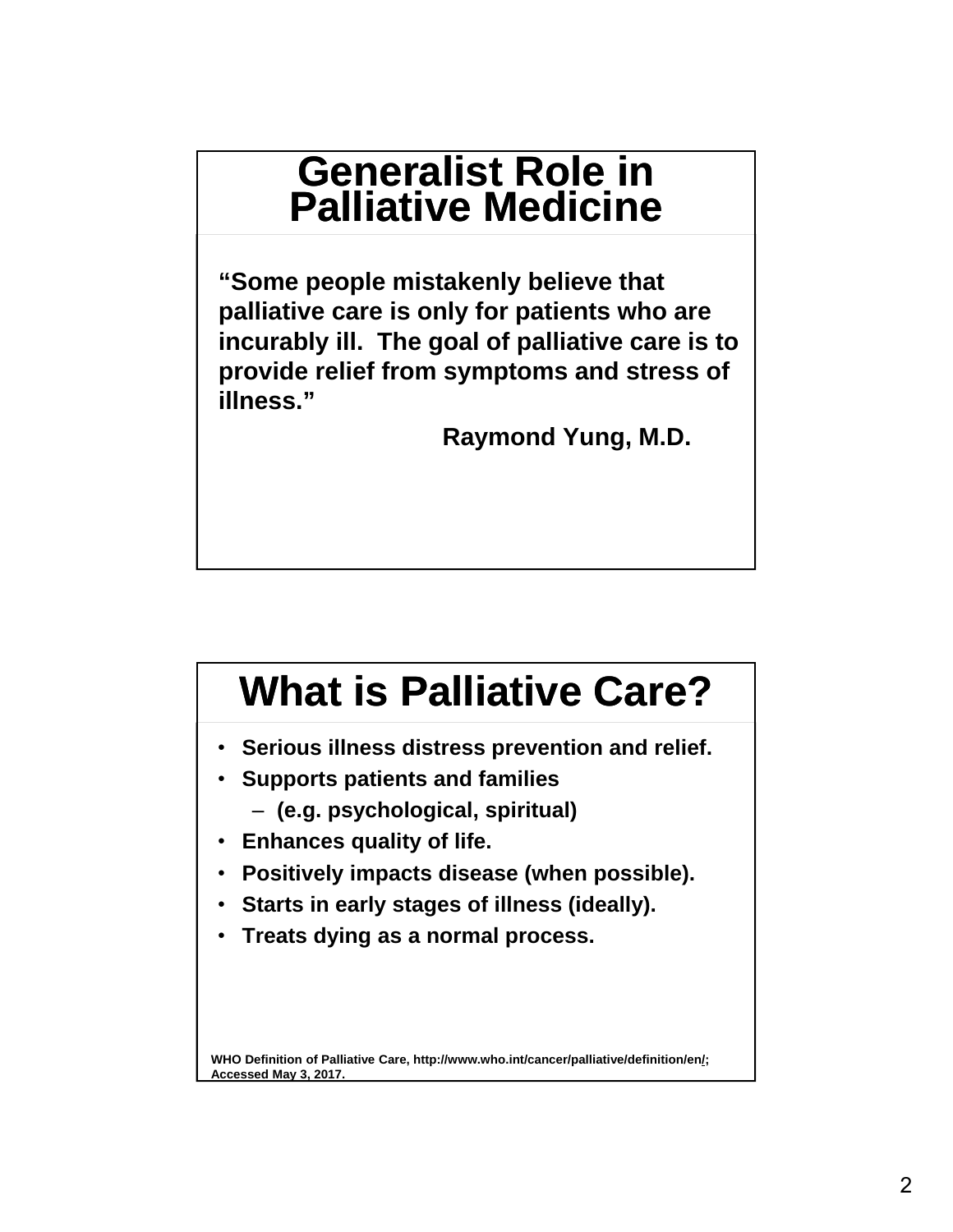

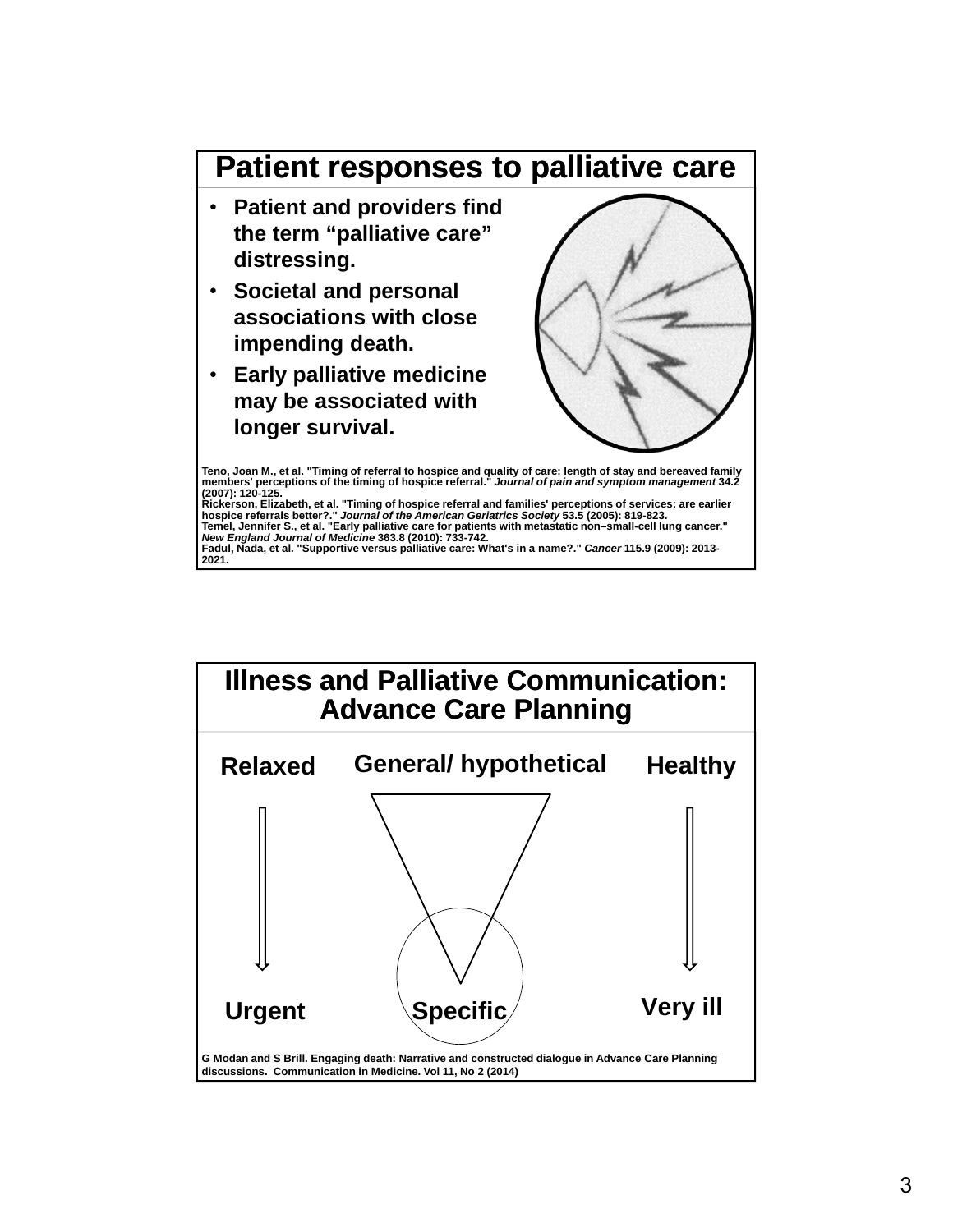

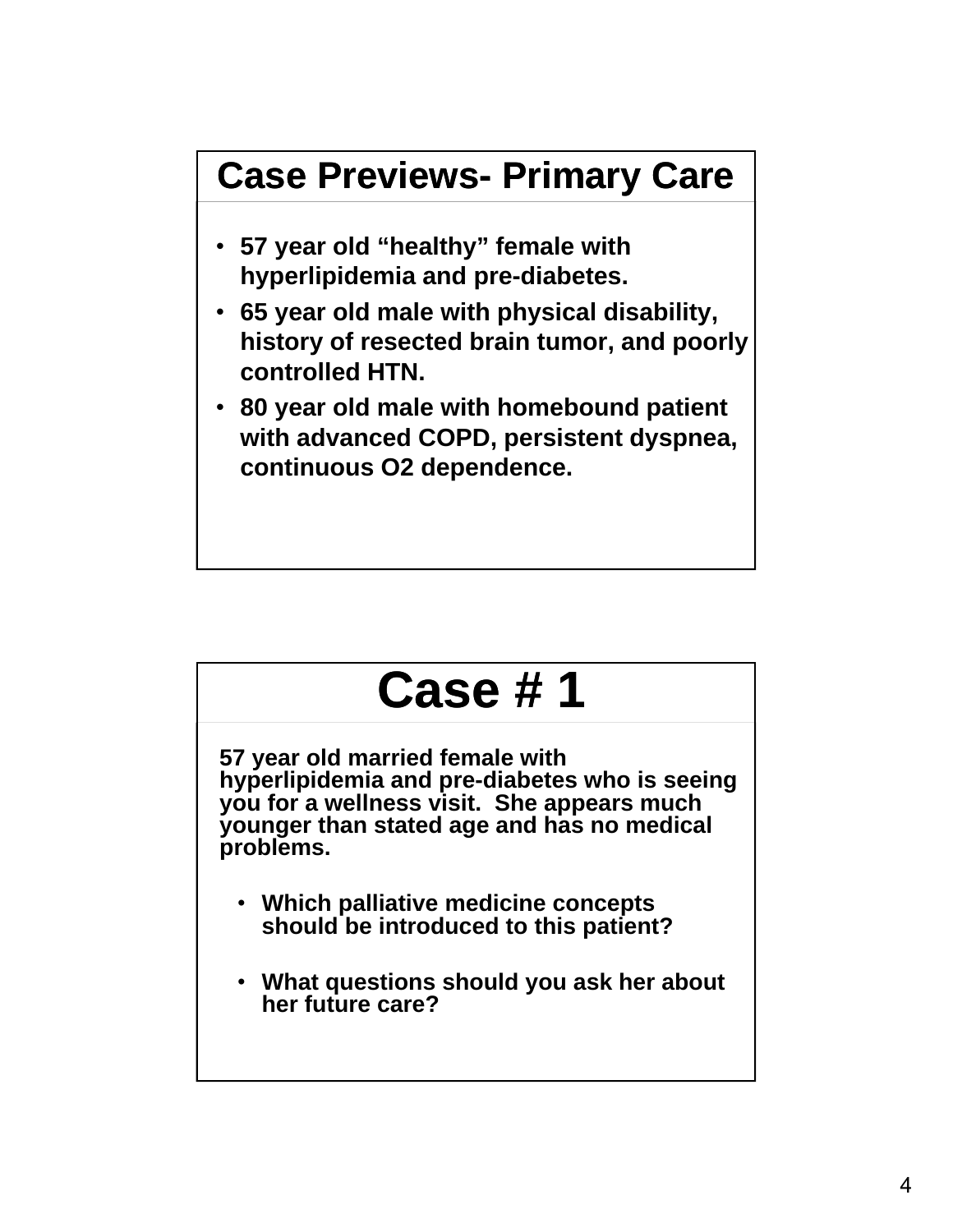#### **What is Advance Care Planning (ACP)?**

**Identify and prepare patient's preferred decision maker to carry out a patient's wishes for a future time when s/he cannot selfadvocate.** 

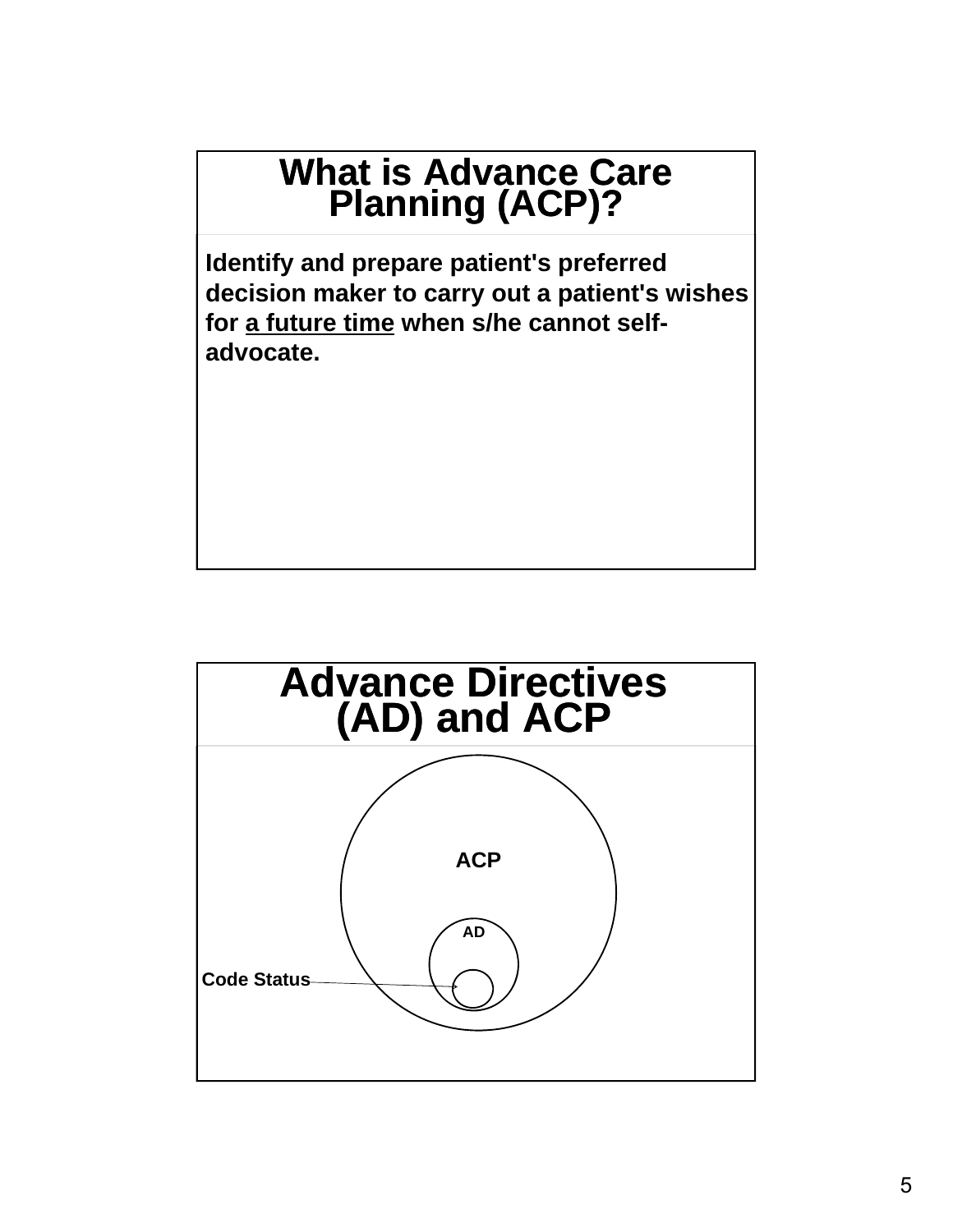#### **The Institute of Medicine Report: Dying in America (2014) and ACP**

- **Gaps**
	- ‒ **> 25% of adults over 75 year "no thought" to end-oflife.**
	- ‒ **"Even fewer" have written down preferences or discussed with family or medical providers.**
	- ‒ **Patient/ provider communication about end-of-life care is "poor."**
- **Recommendations**
	- ‒ **Early, frequent ACP discussions.**
	- ‒ **Frequent updates to individualize care plan over time.**
	- ‒ **Changes to billing structure (Medicare reimbursement).**
	- ‒ **Provider education.**

**Tulsky, James A. "Improving quality of care for serious illness: findings and recommendations of the Institute of Medicine report on dying in America."** *JAMA internal medicine* **175.5 (2015): 840-841.**

# **Medicare ACP Billing**

- **Medicare Reimbursed**
- **99497- ACP 1st 30 minutes**
- **99498-Each subsequent 30 minutes.**
- **Incident-to billing language**
- **Team-based care.**
- **Can be billed annually.**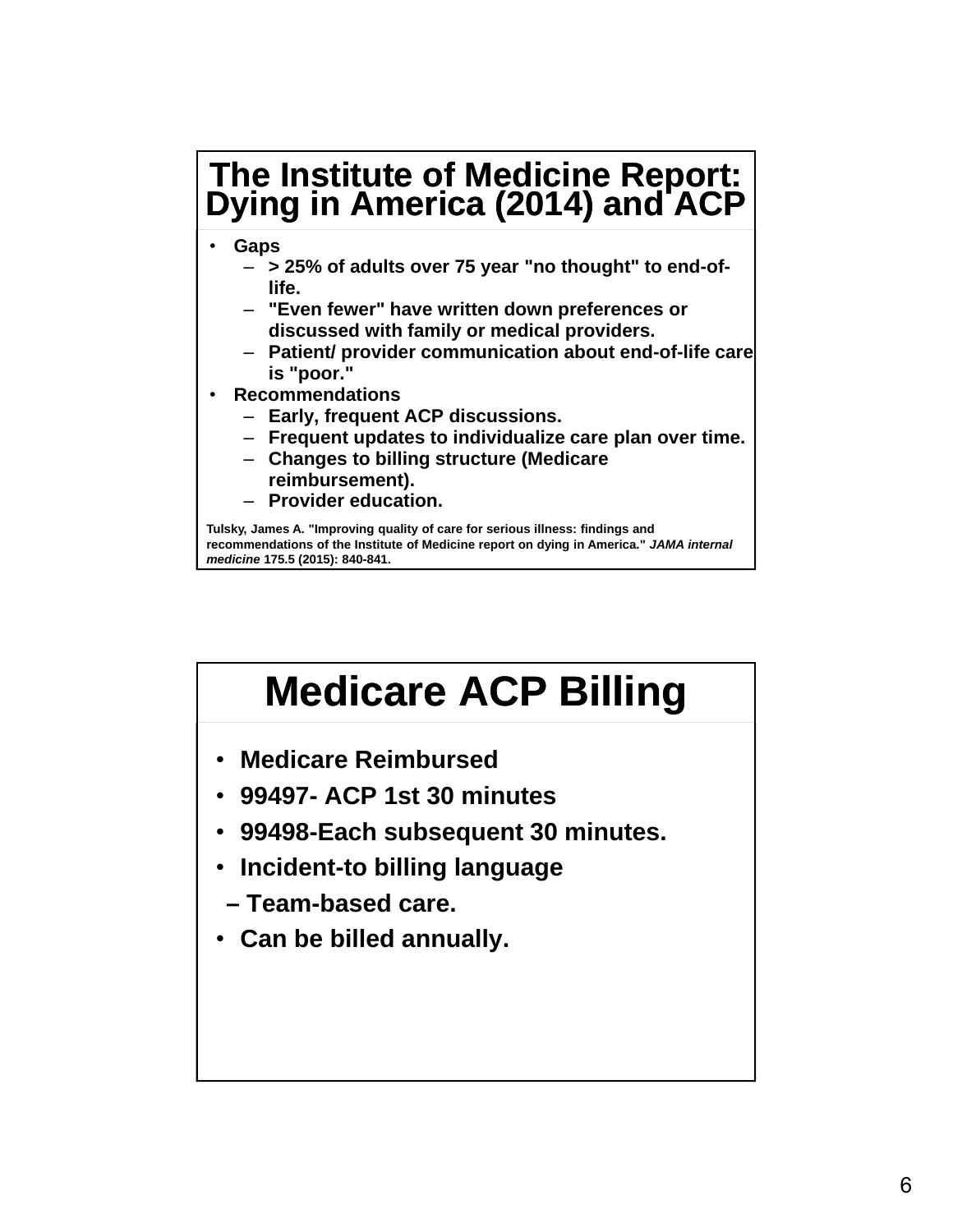## **Case # 1**

**57 year old married female with hyperlipidemia and prediabetes who is seeing you for a wellness visit. She appears much younger than stated age and has no other medical problems.** 

**Which palliative medicine concepts should be introduced to this patient?**

- **Incorporating family.**
- **Death as a normal process.**
- **How should you approach discussing her future care goals?**
	- **Identify preferred health care agent/ family conversations.**
		- ‒ **http://www.nhdd.org/**
	- **Advance Directives.**
	- **Elicit concerns/ fears.**
	- **Acknowledge current health and normalize future decline.**

### **Case # 2**

**You are caring for a 55 year old who is 10 years s/p subtotal meningioma resection who is here for hypertension follow up. This patient has difficulty with ambulation and has limitations in ADLs, but lives at home with 24 hour assistance from aide. Residual tumor volume has been stable. However, he has major depressive disorder and poorly controlled HTN.** 

**How do you determine his palliative needs?**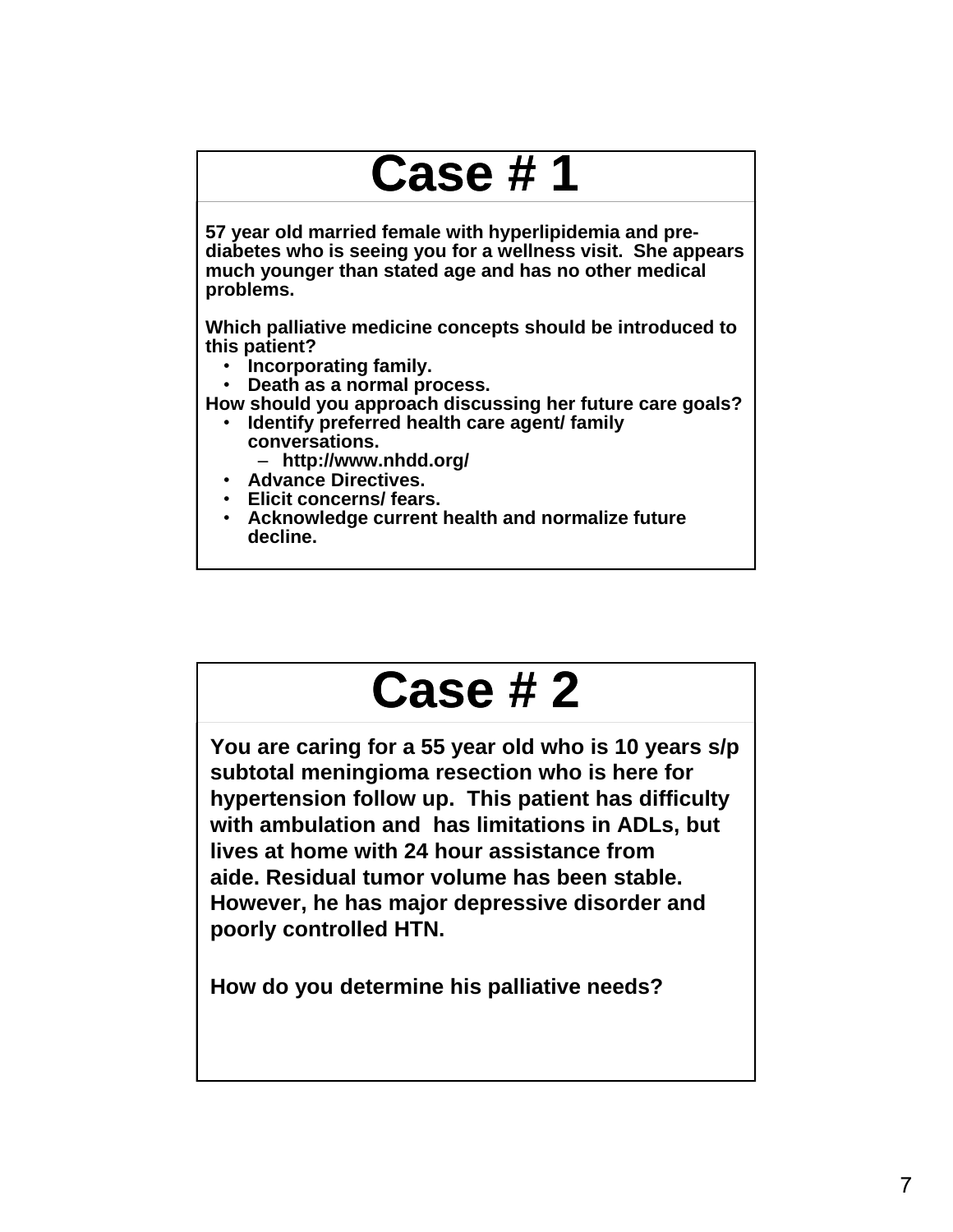# **High Value Care**

- **Promotes health**
- **Avoids harms**
- **Reduces wasteful practices**
- **American College of Physicians**
	- ‒ **Serious Illness Communication**
	- ‒ **Best practices**
	- ‒ **Physician training and patient handouts.**
	- ‒ **https://www.acponline.org/clinicalinformation/guidelines (End of Life Care)**

**Bernacki RE, Block SD, for the American College of Physicians High Value Care Task Force. Communication About Serious Illness Care Goals A Review and Synthesis of Best Practices. JAMA Intern Med. 2014;174(12):1994-2003. doi:10.1001/jamainternmed.2014.5271**

#### **What are Serious Illness Communication Best Practices?**

- **Multiple conversations over time.**
- **Starting early in chronic illness.**
- **PCP responsible.**
- **Checklist driven.**
- **Individualized for prognosis.**
- **Advance directive forms are not enough.**
- **Clearly documented in a consistent location.**

**Bernacki, Rachelle E., and Susan D. Block. "Communication about serious illness care goals: a review and synthesis of best practices."** *JAMA internal medicine* **174.12 (2014): 1994-2003.**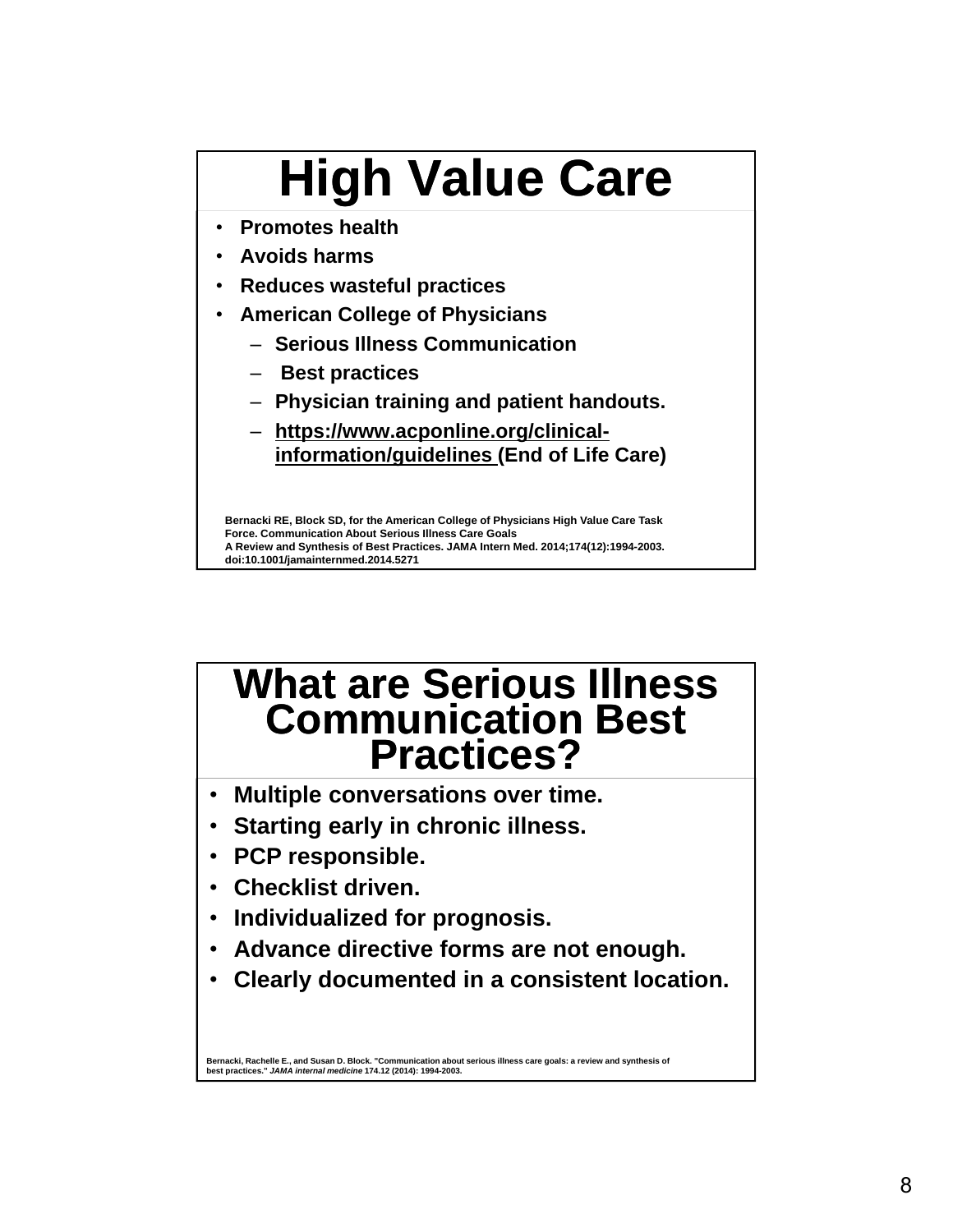## **Barriers**

- **Patient: anxiety, denial, family concerns.**
- **Clinician: lack of training, discomfort, and limited time, prognostic uncertainty.**
- **Health System: interventionist culture, no systems for communication and documentation, numerous physicians.**

#### **Failure in Serious Illness Communication**

- **Worse quality of life.**
- **Prolonged death with increased suffering (with shorter lifespan).**
- **Worse bereavement outcomes for family members.**
- **Increased costs without benefit to patients.**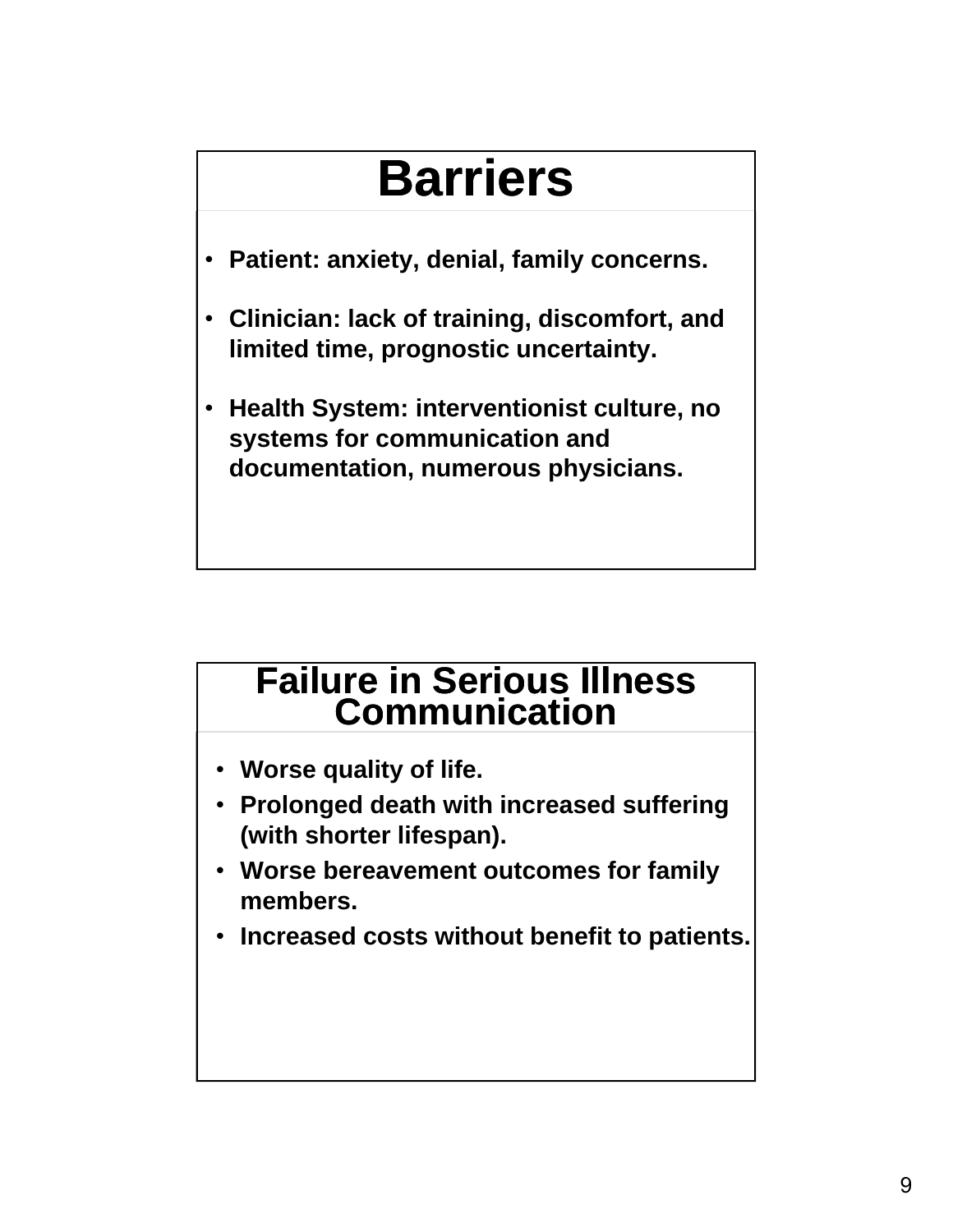# **Systematic Serious Illness Communication**

- **Systematic identification of patients.**
	- ‒ **Pre-visit planning**
- **Intentional time set aside to discuss goals.**
	- ‒ **Scheduling.**
- **Clear, caring communication.**
	- ‒ **Provider training.**
	- ‒ **Checklist.**
- **Consistent documentation.**
	- ‒ **Electronic health record systems.**

# **Systematic identification of patients.**

- **Registry based (Cancer, COPD, CHF, Dementia)**
	- ‒ **Population health.**
	- ‒ **Severity matters.**
- **Event based (Hospitalization, new diagnosis)**
- **Age based (e.g > 75)**
- **Prognosis based: "Would you be surprised if this patient died in the next year?"** 
	- ‒ **Additional disease specific prognostic tools that are used in subspecialty setting**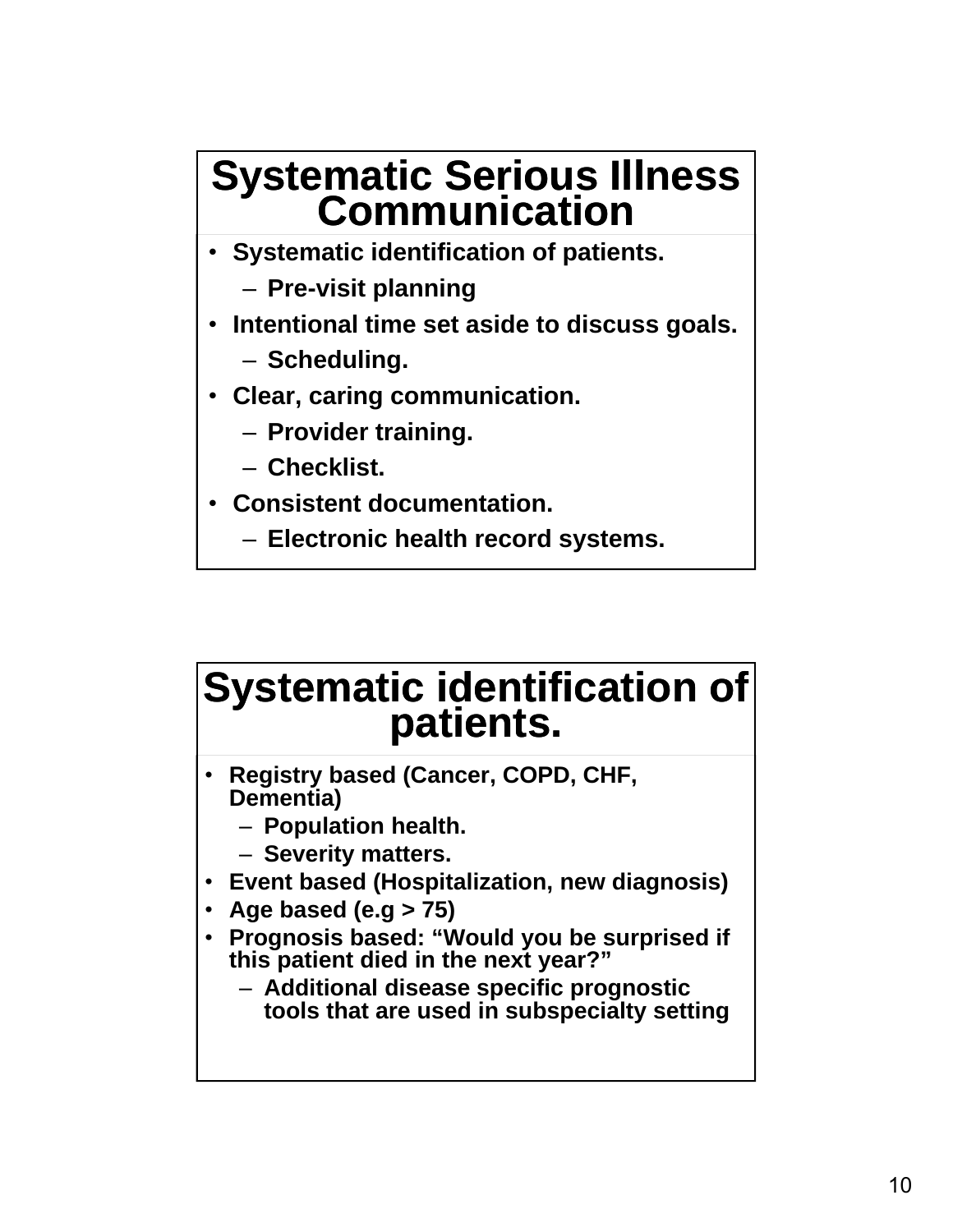### **Communication Principles**

- **Schedule templates for ACP (longer visits).**
- **Practice to overcome discomfort.**
- **Visit communication:**
	- ‒ **Acknowledge anxiety.**
	- ‒ **Ask patient questions (patient/ family understanding, concerns, goals of treatment).**
	- ‒ **Prognosis.**
	- ‒ **Listen (more than you talk).**

### **Prognosis: Prediction, Prophecy, Probability?**

- **Leading area of discomfort in ACP.**
- **Clinician's gestalt is evidence based.**
- **Mortality risk calculator.** ‒ **www.eprognosis.org**



**Glare, Paul, et al. "Predicting survival in patients with advanced disease."** *European journal of cancer* **44.8 (2008): 1146-1156. Moss AH, Lunney JR, Culp S, et al. Prognostic significance of the "surprise" question in cancer patients.** *J Palliat Med***. 2010;13(7):837-840.**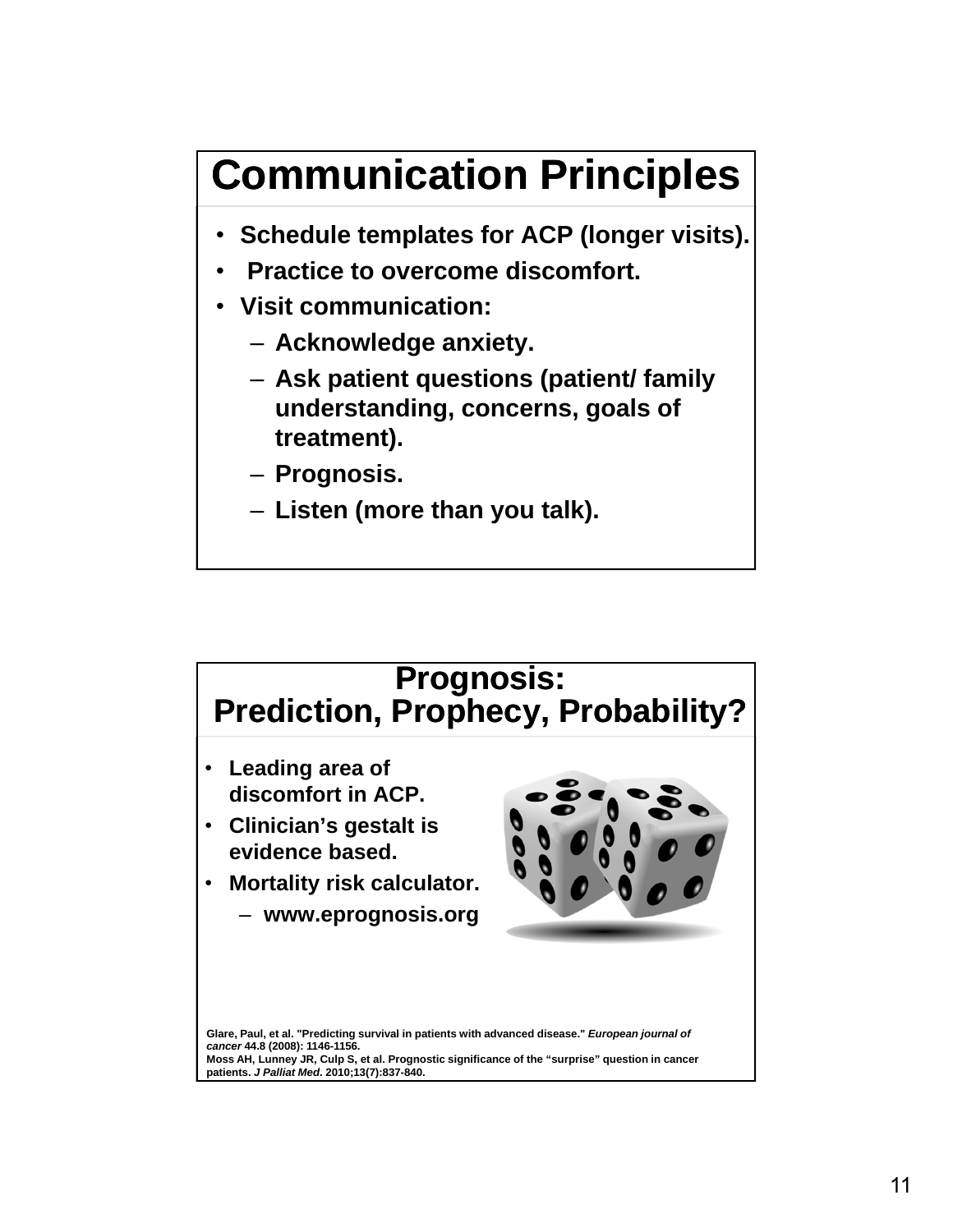

**Wilson CJ, Newman J, Tapper S, et al. Multiple locations of advance care planning documentation in an electronic health record: are they easy to find?** *J Palliat Med***. 2013;16(9):1089-1094.**

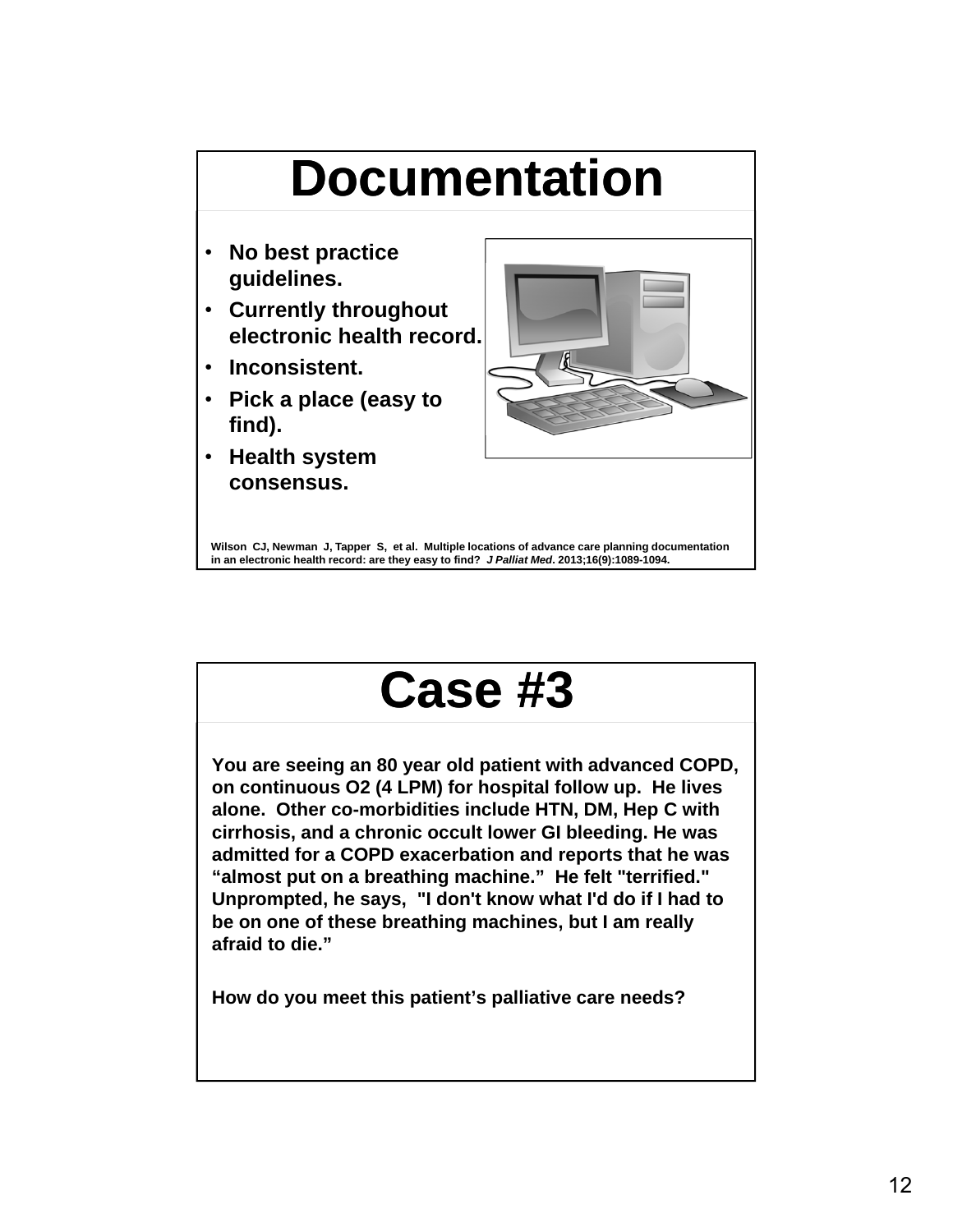• **Moss AH, Ganjoo J, Sharma S, et al. Utility of the "surprise" question to identify dialysis patients with high mortality.** *Clin J Am Soc Nephrol***. 2008;3(5):1379-1384.**

**Bernacki, Rachelle E., and Susan D. Block. "Serious illness communications checklist."** *Virtual Mentor* **15.12 (2013): 1045.**

# **Pre-visit Planning in Primary Care**

- **Built upon registry.**
- **Team based.**
- **No one absolved.**
- **Normalization.**
- **Gentle preparation of patient.**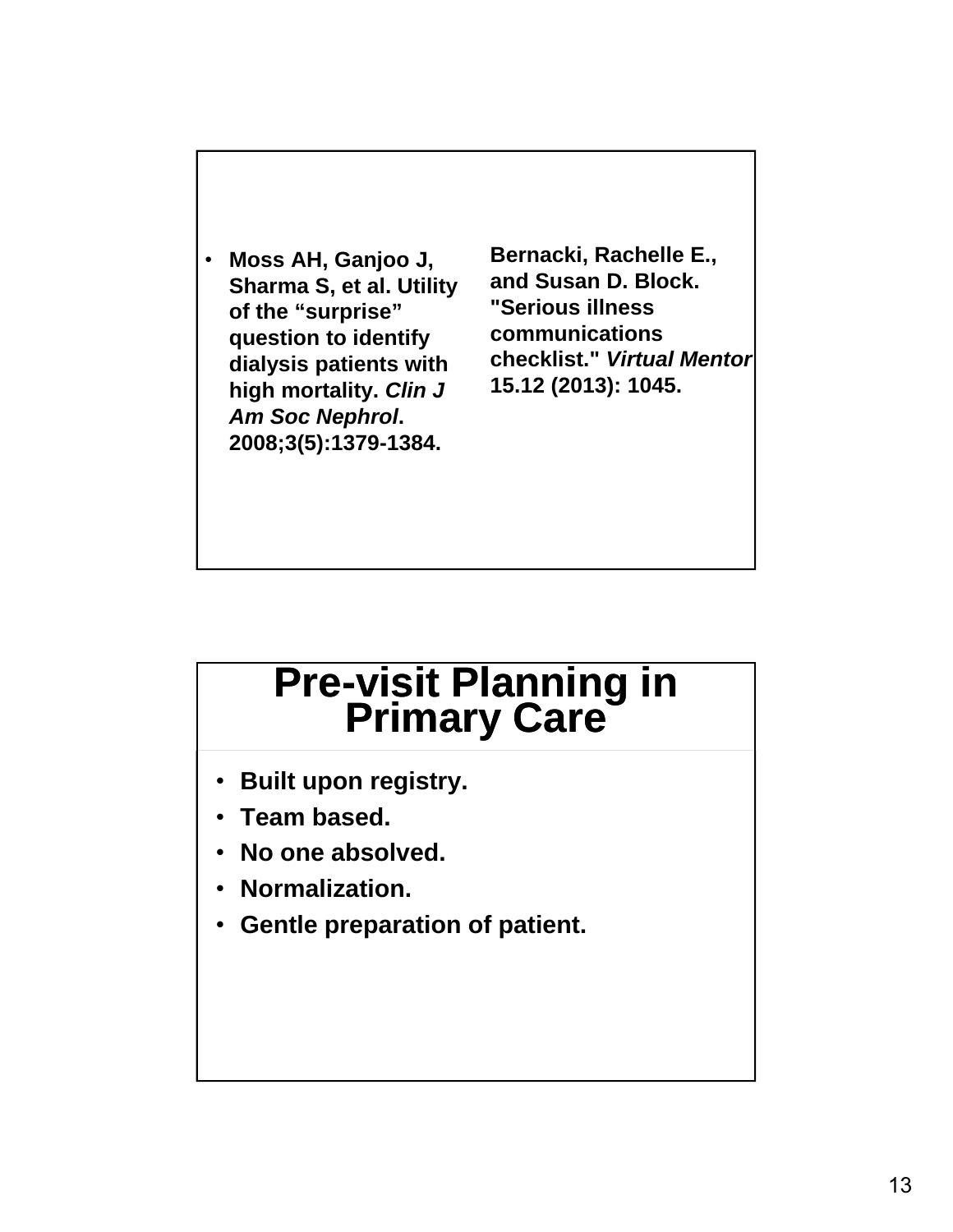

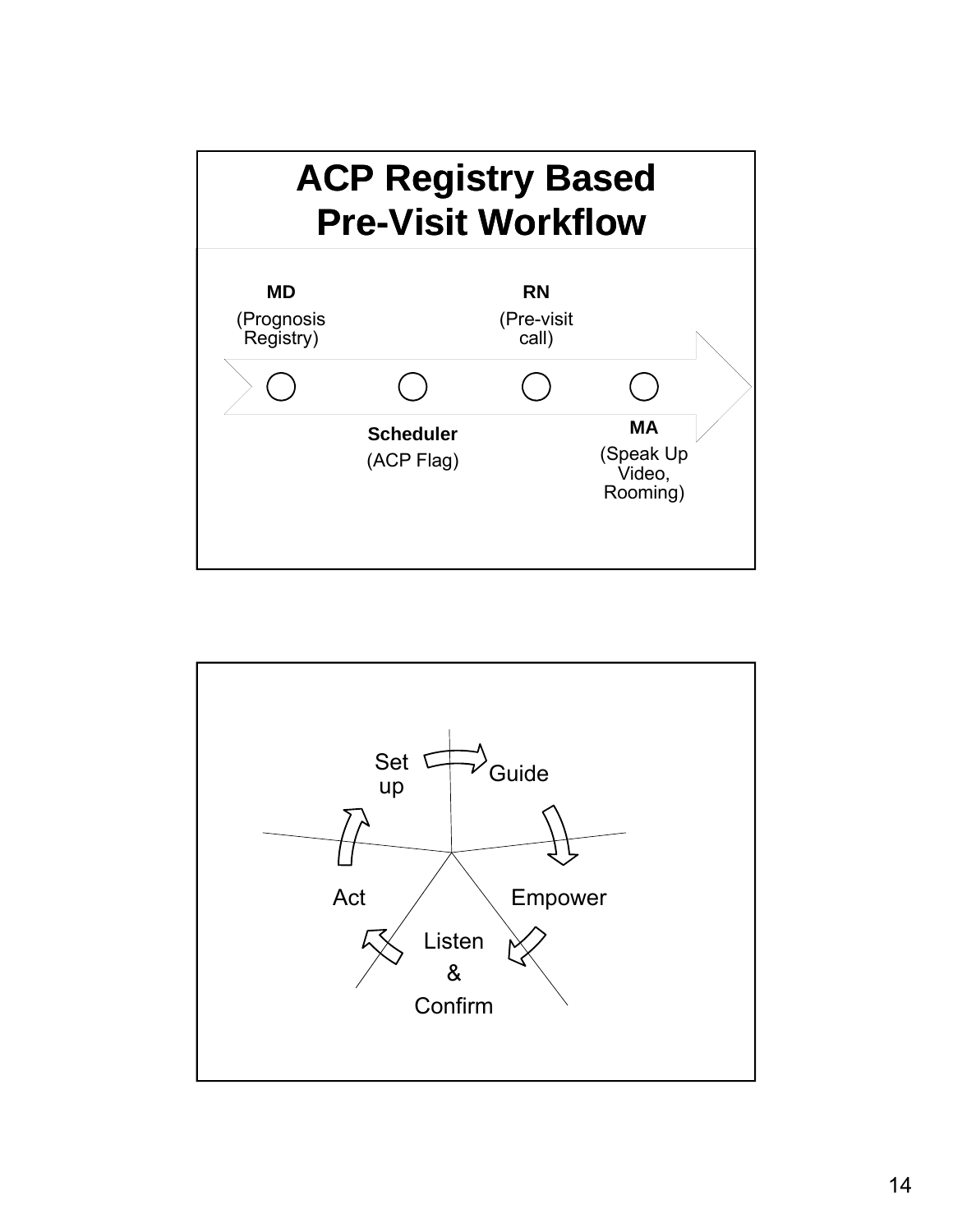|           | <b>References</b>                                                                                                                                                                                           |
|-----------|-------------------------------------------------------------------------------------------------------------------------------------------------------------------------------------------------------------|
| $\bullet$ | Bradley, N. M., E. Sinclair, C. Danjoux, E. A. Barnes, M. N. Tsao, M. Farhadian, A. Yee, and E. Chow.<br>"The Do-Not-Resuscitate Order: Incidence of Documentation in the Medical Records of Cancer         |
| $\bullet$ | Patients Referred for Palliative Radiotherapy." [In eng]. Curr Oncol 13, no. 2 (Apr 2006): 47-54.<br>Bernacki, Rachelle E., and Susan D. Block. "Communication about serious illness care goals: a          |
| $\bullet$ | review and synthesis of best practices." JAMA internal medicine 174.12 (2014): 1994-2003.                                                                                                                   |
|           | Bravo, G., M. Arcand, D. Blanchette, A. M. Boire-Lavigne, M. F. Dubois, M. Guay, P. Hottin, et al.<br>"Promoting Advance Planning for Health Care and Research among Older Adults: A Randomized             |
|           | Controlled Trial." [In Eng]. BMC Med Ethics 13, no. 1 (Jan 5 2012): 1.                                                                                                                                      |
| $\bullet$ | Castillo, L. S., B. A. Williams, S. M. Hooper, C. P. Sabatino, L. A. Weithorn, and R. L. Sudore. "Lost in<br>Translation: The Unintended Consequences of Advance Directive Law on Clinical Care." [In eng]. |
|           | Ann Intern Med 154, no. 2 (Jan 18 2011): 121-8.                                                                                                                                                             |
| $\bullet$ | A Controlled Trial to Improve Care for Seriously III Hospitalized Patients. The Study to Understand "                                                                                                       |
|           | Prognoses and Preferences for Outcomes and Risks of Treatments (Support). The Support Principal<br>Investigators." [In eng]. JAMA 274, no. 20 (Nov 22-29 1995): 1591-8.                                     |
| $\bullet$ | Curd, P. R. "Advance Care Planning Reconsidered: Toward an Operational Definition of Outpatient                                                                                                             |
| $\bullet$ | Advance Care Planning." [In eng]. J Palliat Med 2, no. 2 (Summer 1999): 157-9.                                                                                                                              |
|           | Delisser, H. M. "A Practical Approach to the Family That Expects a Miracle." [In eng]. Chest 135, no.<br>6 (Jun 2009): 1643-7.                                                                              |
| $\bullet$ | Detering, K. M., A. D. Hancock, M. C. Reade, and W. Silvester. "The Impact of Advance Care                                                                                                                  |
|           | Planning on End of Life Care in Elderly Patients: Randomised Controlled Trial." [In eng]. BMJ 340<br>$(2010):$ $c1345.$                                                                                     |
| $\bullet$ | Fromme, E. K., D. Zive, T. A. Schmidt, E. Olszewski, and S. W. Tolle. "Polst Registry Do-Not-                                                                                                               |
|           | Resuscitate Orders and Other Patient Treatment Preferences." [In eng]. JAMA 307, no. 1 (Jan 4                                                                                                               |
| $\bullet$ | 2012): 34-5.<br>Glaré, Paul, et al. "Predicting survival in patients with advanced disease." European journal of                                                                                            |
|           | cancer 44.8 (2008): 1146-1156.                                                                                                                                                                              |
| $\bullet$ | Green, M. J., and B. H. Levi. "Development of an Interactive Computer Program for Advance Care<br>Planning." [In eng]. Health Expect 12, no. 1 (Mar 2009): 60-9.                                            |
| ٠         | "Gott, Merryn, et al. "Transitions to palliative care in acute hospitals in England: qualitative study."                                                                                                    |
|           | <i>Bmi</i> 342 (2011): d1773.                                                                                                                                                                               |
| $\bullet$ | Guo, Y., et al., Advance directives and do-not-resuscitate orders in patients with cancer with<br>metastatic spinal cord compression: advanced care planning implications. J Palliat Med, 2010.             |
|           | 13(5): p. 513-7.                                                                                                                                                                                            |
| ٠         | Hammes, B. J., and B. L. Rooney. "Death and End-of-Life Planning in One Midwestern Community."<br>lln engl. <i>Arch Intern Med</i> 158. no. 4 (Feb 23 1998): 383-90.                                        |

fin engl. *Arch meer wea* 13o, no. 4 (rep 23 1996): 303-90.<br>Hammes, B. J., B. L. Rooney, J. D. Gundrum, S. E. Hickman, and N. Hager. "The Polst Program: A<br>Retrospective Review of the Demographics of Use and Outcomes in One

|           | References, cont'd                                                                                                                                                                                                                                                                                                                                                                 |
|-----------|------------------------------------------------------------------------------------------------------------------------------------------------------------------------------------------------------------------------------------------------------------------------------------------------------------------------------------------------------------------------------------|
| $\bullet$ | Haga, Kristin, et al. "Identifying community based chronic heart failure patients in the last year of<br>life: a comparison of the Gold Standards Framework Prognostic Indicator Guide and the Seattle<br>Heart Failure Model." Heart 98.7 (2012): 579-583.                                                                                                                        |
| $\bullet$ | Hickman, S. E., C. A. Nelson, A. H. Moss, B. J. Hammes, A. Terwilliger, A. Jackson, and S. W. Tolle.<br>"Use of the Physician Orders for Life-Sustaining Treatment (Polst) Paradigm Program in the                                                                                                                                                                                 |
| $\bullet$ | Hospice Setting." [In eng]. J Palliat Med 12, no. 2 (Feb 2009): 133-41.<br>Hickman, S. E., C. P. Sabatino, A. H. Moss, and J. W. Nester. "The Polst (Physician Orders for Life-<br>Sustaining Treatment) Paradigm to Improve End-of-Life Care: Potential State Legal Barriers to                                                                                                   |
|           | Implementation." [In eng]. J Law Med Ethics 36, no. 1 (Spring 2008): 119-40, 4.<br>Karel, M. J., J. Powell, and M. D. Cantor. "Using a Values Discussion Guide to Facilitate<br>Communication in Advance Care Planning." [In eng]. Patient Educ Couns 55, no. 1 (Oct 2004): 22-                                                                                                    |
| $\bullet$ | 31.<br>Pantilat, S. Z. "Communicating with Seriously III Patients: Better Words to Say." [In eng]. JAMA 301,<br>no. 12 (Mar 25 2009): 1279-81.                                                                                                                                                                                                                                     |
| $\bullet$ | Ramsaroop, S. D., M. C. Reid, and R. D. Adelman. "Completing an Advance Directive in the Primary<br>Care Setting: What Do We Need for Success?" [In eng]. J Am Geriatr Soc 55, no. 2 (Feb 2007): 277-<br>83.                                                                                                                                                                       |
| $\bullet$ | Street, A. F., & Ottmann, G. "State of the Science Review of Advance Care Planning Models.". La<br>Trobe University, Bundoora (2006): 70 pages.                                                                                                                                                                                                                                    |
| $\bullet$ | Tamayo- Velazquez, MI., et al., Interventions to promote the use of advance directives: an overview<br>of systematic reviews. Patient Education and Counseling. 2010 Jul:80(1):10-20.                                                                                                                                                                                              |
| $\bullet$ | Temel, J. S., J. A. Greer, et al. (2010). "Early Palliative Care for Patients with Metastatic Non-Small-<br>Cell Lung Cancer." New England Journal of Medicine 363(8): 733-742.                                                                                                                                                                                                    |
| $\bullet$ | Temel, J. S., J. A. Greer, S. Admane, J. Solis, B. J. Cashavelly, S. Doherty, R. Heist, and W. F. Pirl.<br>"Code Status Documentation in the Outpatient Electronic Medical Records of Patients with                                                                                                                                                                                |
| $\bullet$ | Metastatic Cancer." [In eng]. J Gen Intern Med 25, no. 2 (Feb 2010): 150-3.<br>Teno, J. M., S. Licks, J. Lynn, N. Wenger, A. F. Connors, Jr., R. S. Phillips, M. A. O'Connor, et al. "Do<br>Advance Directives Provide Instructions That Direct Care? Support Investigators. Study to<br>Understand Prognoses and Preferences for Outcomes and Risks of Treatment." [In eng]. J Am |
| $\bullet$ | Geriatr Soc 45, no. 4 (Apr 1997): 508-12.<br>Volandes, A. E., M. J. Barry, Y. Chang, and M. K. Paasche-Orlow. "Improving Decision Making at the<br>End of Life with Video Images." [In eng]. Med Decis Making 30, no. 1 (Jan-Feb 2010): 29-34.                                                                                                                                     |
|           |                                                                                                                                                                                                                                                                                                                                                                                    |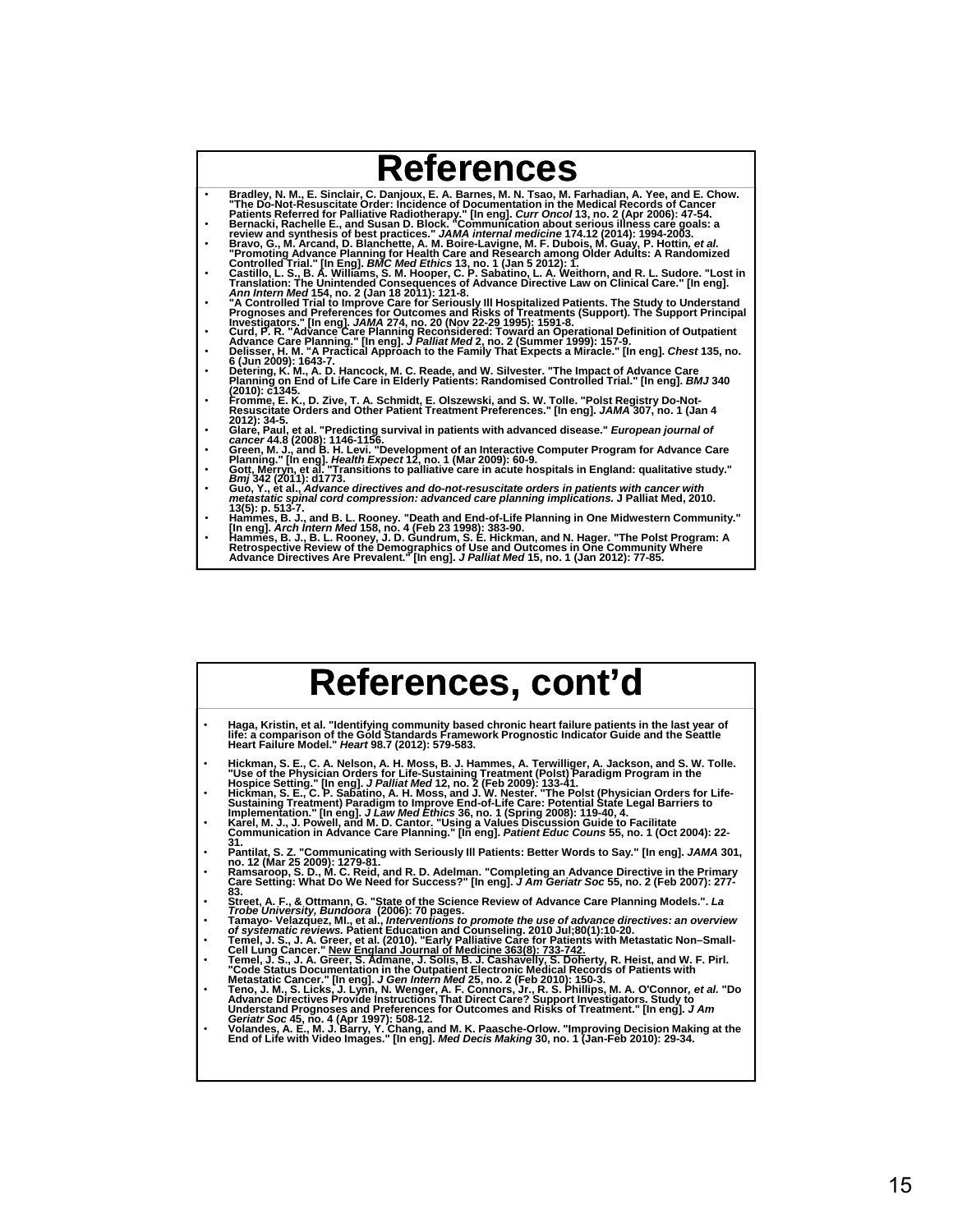### **Case Studies in Palliative Medicine**

**Todd Barrett, MD Director of Palliative Medicine Ross Heart Hospital Assistant Professor - Clinical Department of Internal Medicine Division of Palliative Medicine The Ohio State University Wexner Medical Center**

# **Objectives**

- **Define Palliative Care**
- **Understand the Role of POLST**
- **Review Illness Trajectories**
- **Four Box Model for Medical Ethics**
- **Learn Simple Tool for Assessing Goals of Care**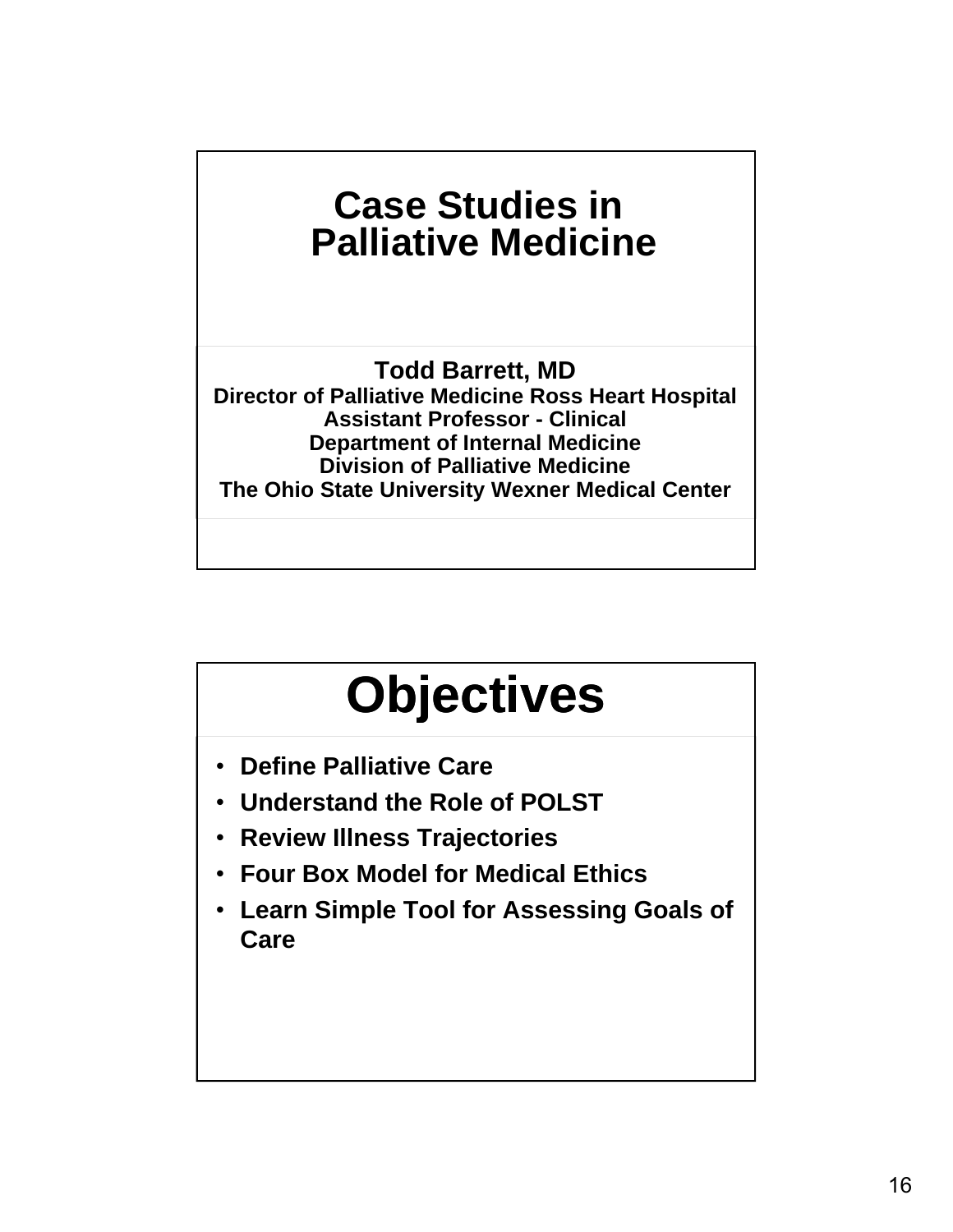**25% of deaths occur at home more than 70% of Americans would prefer to die at home (Robert Wood Johnson Foundation)**

#### **Modern End of Life=Protracted Course**

- **85% of people in the US will experience one of these trajectories at the** "**end of life**"
	- ‒ **20% Cancer**
	- ‒ **25% Organ Failure**
	- ‒ **40% Dementia/Frailty**
- **Average American 2-4 years of disability before death**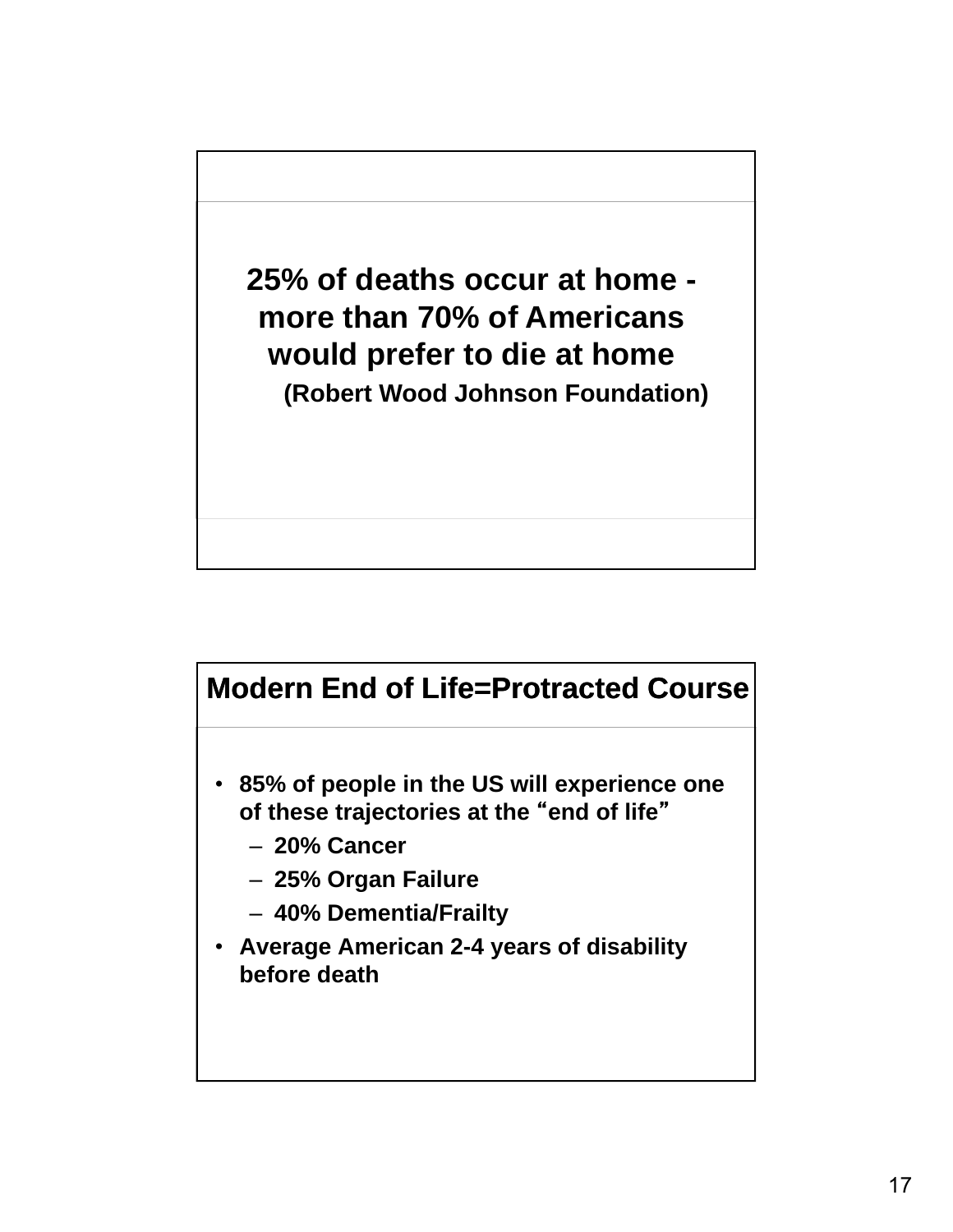

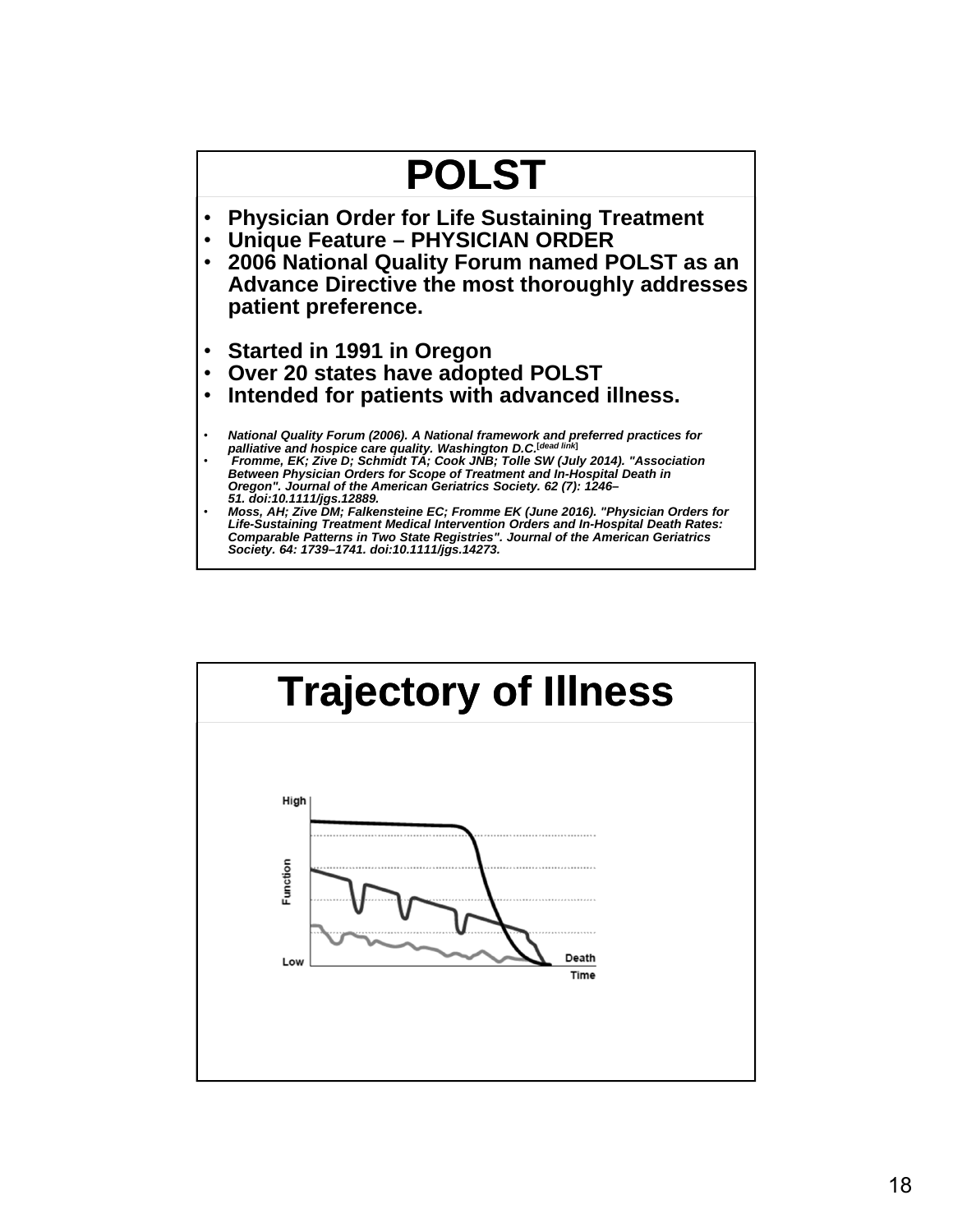### **WHO Definition of Palliative Care**

**Palliative care:**

- **provides relief from pain and other distressing symptoms;**
- **affirms life and regards dying as a normal process;**
- **intends neither to hasten or postpone death;**
- **integrates the psychological and spiritual aspects of patient care;**
- **offers a support system to help patients live as actively as possible until death;**
- **http://www.who.int/cancer/palliative/definition/en/.**

### **Who Provides Palliative Care?**

- **Interdisciplinary**
- **Key members**
	- ‒ **Doctors**
	- ‒ **Nurses**
	- ‒ **Social Workers**
	- ‒ **Chaplains**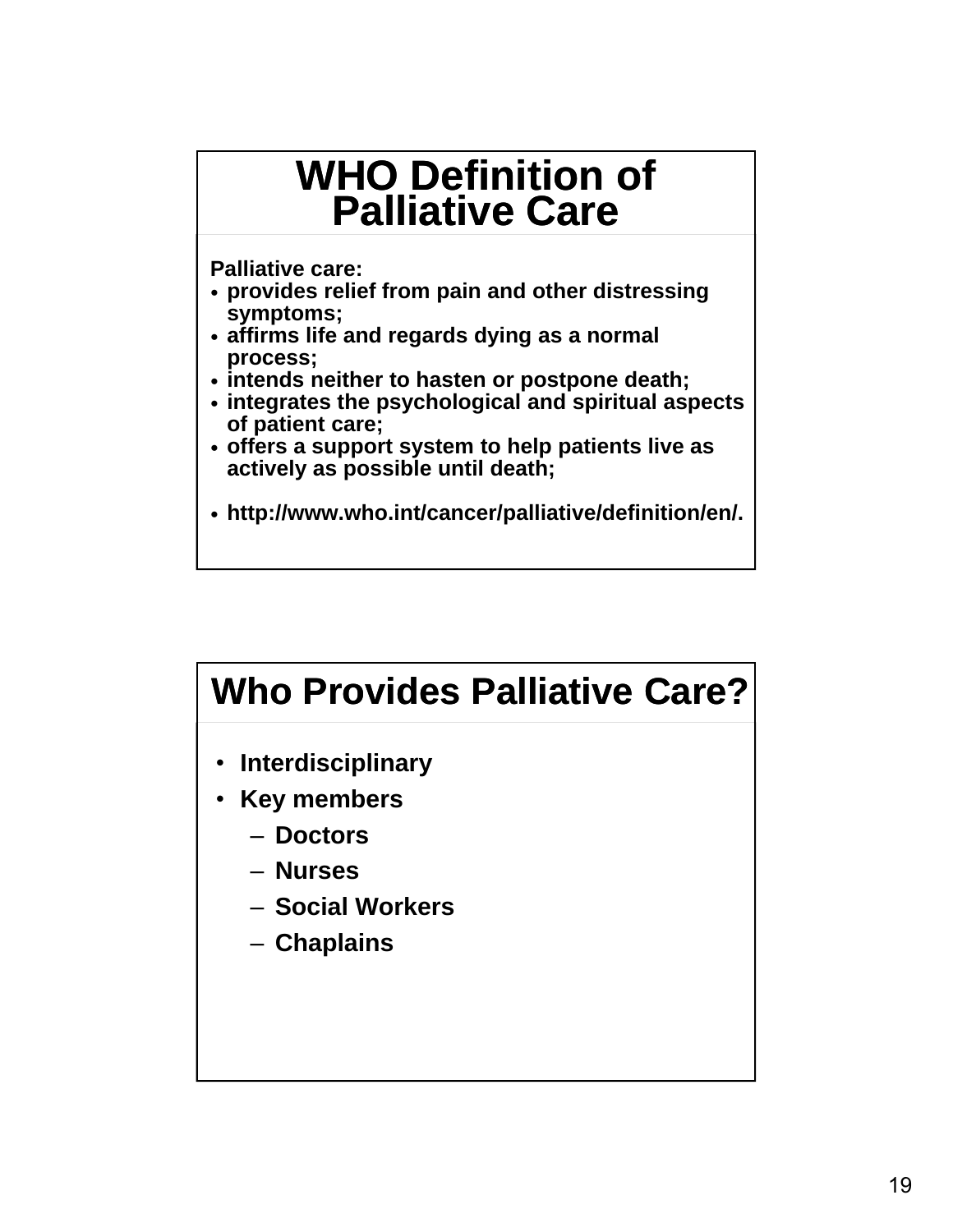### **What do we really do???**

- **Assess prognostic awareness**
- **Assimilate medical information for the family**
- **Assess and treat symptoms**
- **Assess quality of life goals and facilitate patient centered decision making**
- **Psychosocial assessment and make referrals**

# **Palliative vs. Hospice Care**

- **Division made between these two terms in the United States**
- **Hospice is a** "**type**" **of palliative care for those who are at the end of their lives.**

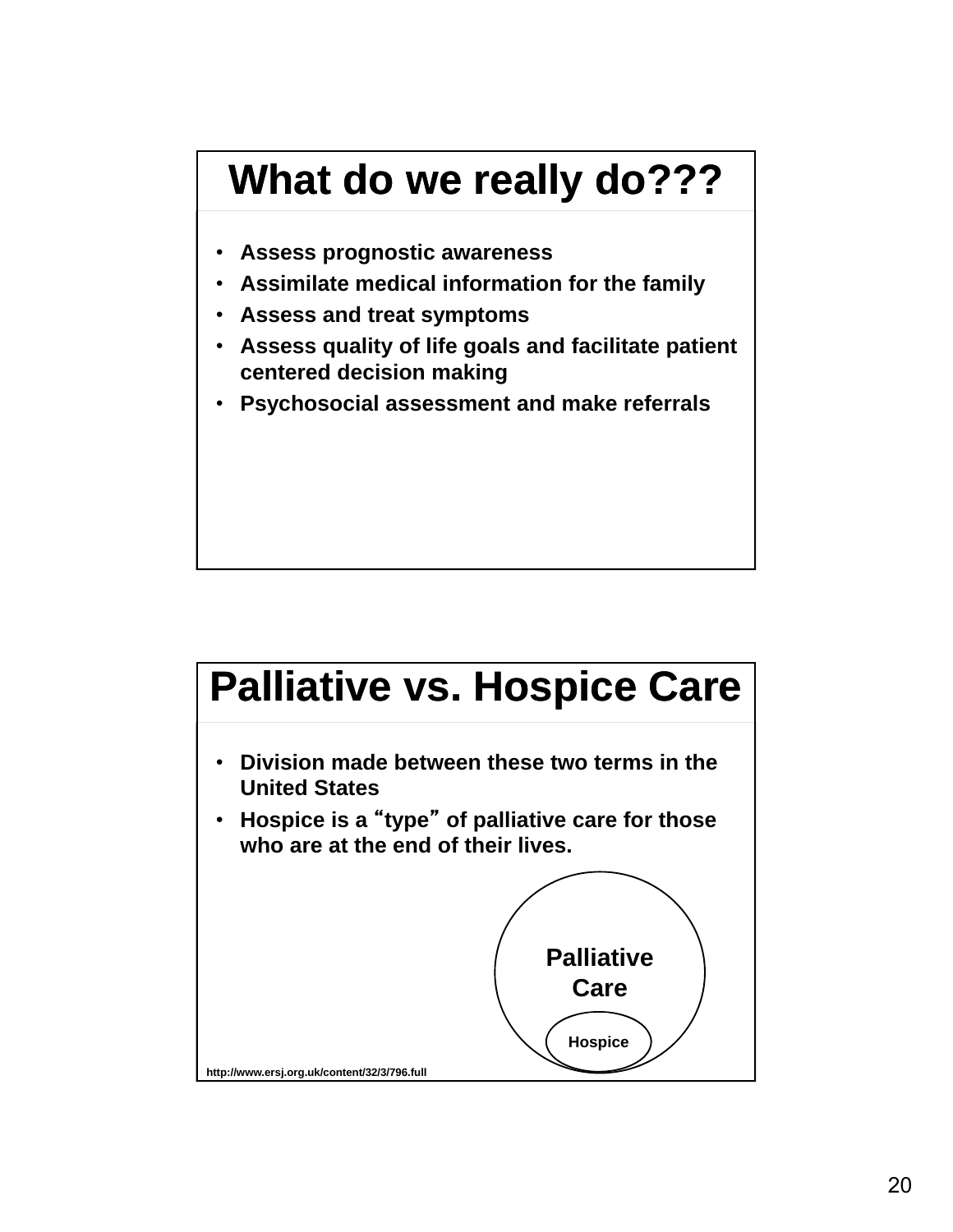### **Hospice** • **Provides support and care for those in the last phases of life-limiting illness** • **Recognizes dying as part of the normal process of living** • **Affirms life and neither hastens nor postpones death** • **Focuses on quality of life for individuals and their family caregivers**

### **Hospice Team Members**

- **The patient's personal physician**
- **Hospice physician (medical director)**
- **Nurses**
- **Home health aides**
- **Social workers**
- **Clergy or other counselors**
- **Trained volunteers**
- **Speech, physical, and occupational therapists**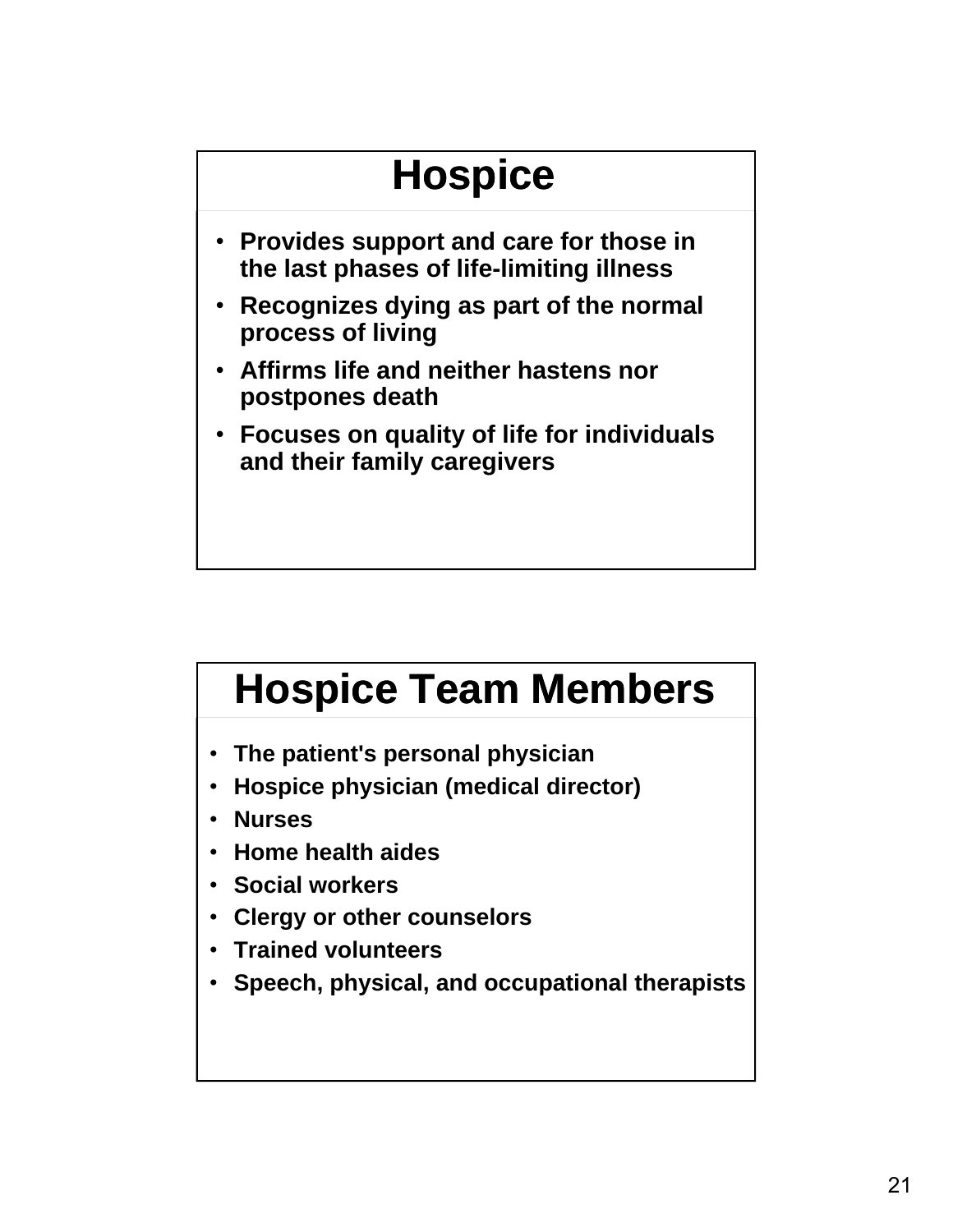

# **Medicare**

- **Medicare Part A**
	- ‒ **Hospitalizations and Hospice**
- **Medicare Part B**
	- ‒ **Durable equipment, outpatient care, ambulanced**
	- ‒ **"Medically necessary services"**
	- ‒ **Hospice paid as per diem**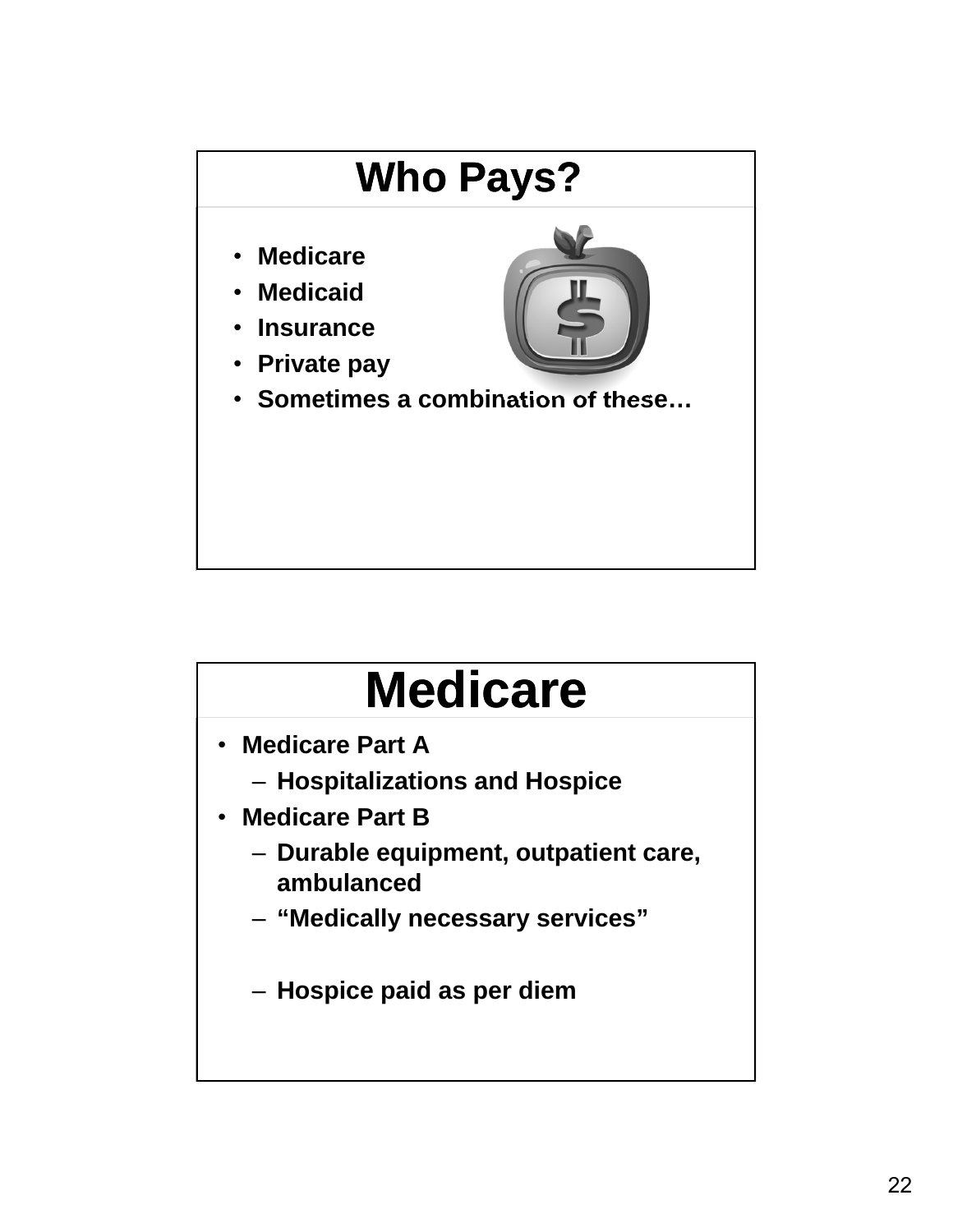#### **Admission Criteria**

- **General**
	- **Life-limiting illness, prognosis is 6 months or less if disease takes normal course**
	- **Live in service area**
	- **Consent to accept services**

## **Prognostication**

• **It is HARD! One of the most biggest challenges in out specialty.**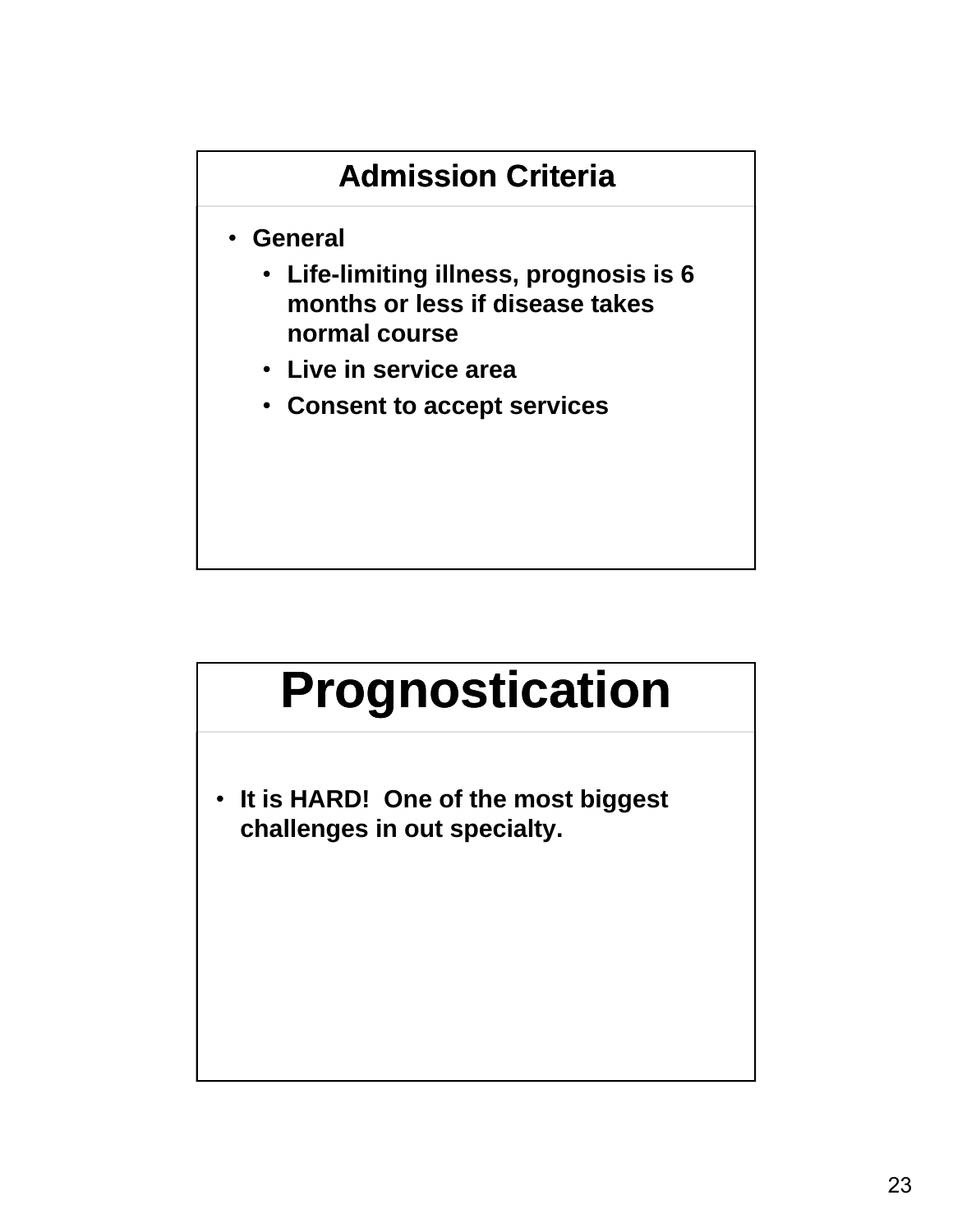| <b>Four Box Model</b>                                                                                                                              |                                                                                                                                                                 |  |  |
|----------------------------------------------------------------------------------------------------------------------------------------------------|-----------------------------------------------------------------------------------------------------------------------------------------------------------------|--|--|
| <b>Medical Indications</b><br>The diagnostic and therapeutic<br>interventions that are being used<br>to evaluate and treat a problem.              | <b>Patient Preferences</b><br>The express choices of a patient<br>about their treatment or<br>decisions or the decisions of a<br>surrogate.                     |  |  |
| Quality of Life<br>Describes features of the patient's<br>life prior to and following<br>treatment, insofar as they pertain<br>to decision making. | <b>Contextual Features</b><br>Identify familial, social,<br>institutional, financial, and legal<br>settings within the case that<br>pertain to decision making. |  |  |
| Jonsen et al. (2010)                                                                                                                               |                                                                                                                                                                 |  |  |

| <b>Medical Indications</b>                                                              | <b>Patient Preferences</b>                                                                                                 |
|-----------------------------------------------------------------------------------------|----------------------------------------------------------------------------------------------------------------------------|
| What are the goals of treatment?<br>In what circumstance is<br>treatment not indicated? | Has the patient been informed of<br>the benefits and risks,<br>understood this information, and<br>given informed consent? |
| Quality of Life                                                                         | <b>Contextual Features</b>                                                                                                 |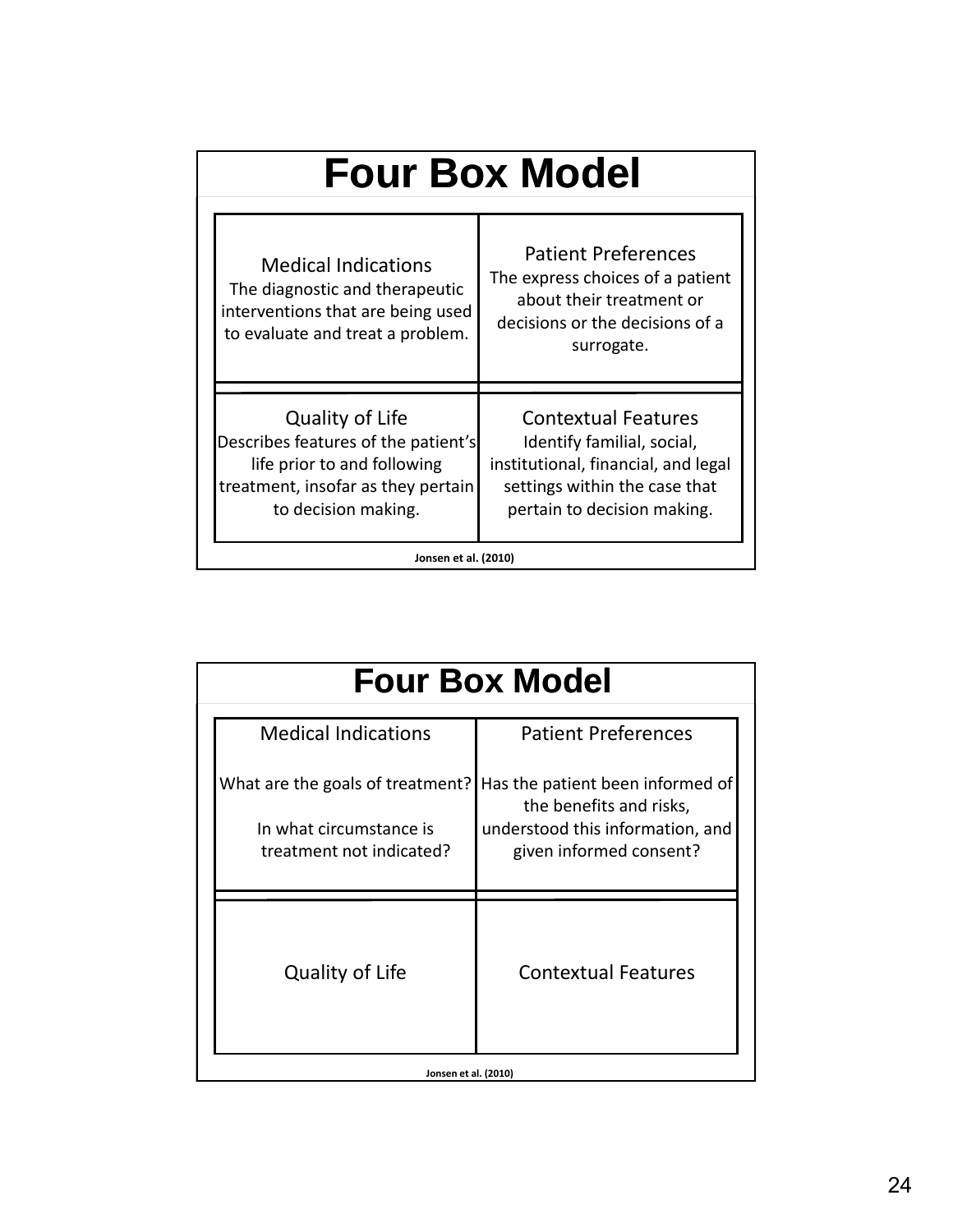#### **Medical Decision Making: In what circumstance is treatment not indicated?** • **"Medically indicated" describes what a sound clinical judgment determines to be physiologically and medically appropriate** • **When not indicated** ‒ **No scientifically demonstrated effect** ‒ **Interventions known to be efficacious but have individual differences in individual patients** ‒ **A treatment indicated earlier in the course in not indicated later**

### **Patient Preferences**

- **The choices that persons make when they are faced with decisions about health and medical treatment**
- **Principle of autonomy the moral right of every individual to choose and follow his or her own plan of life and actions**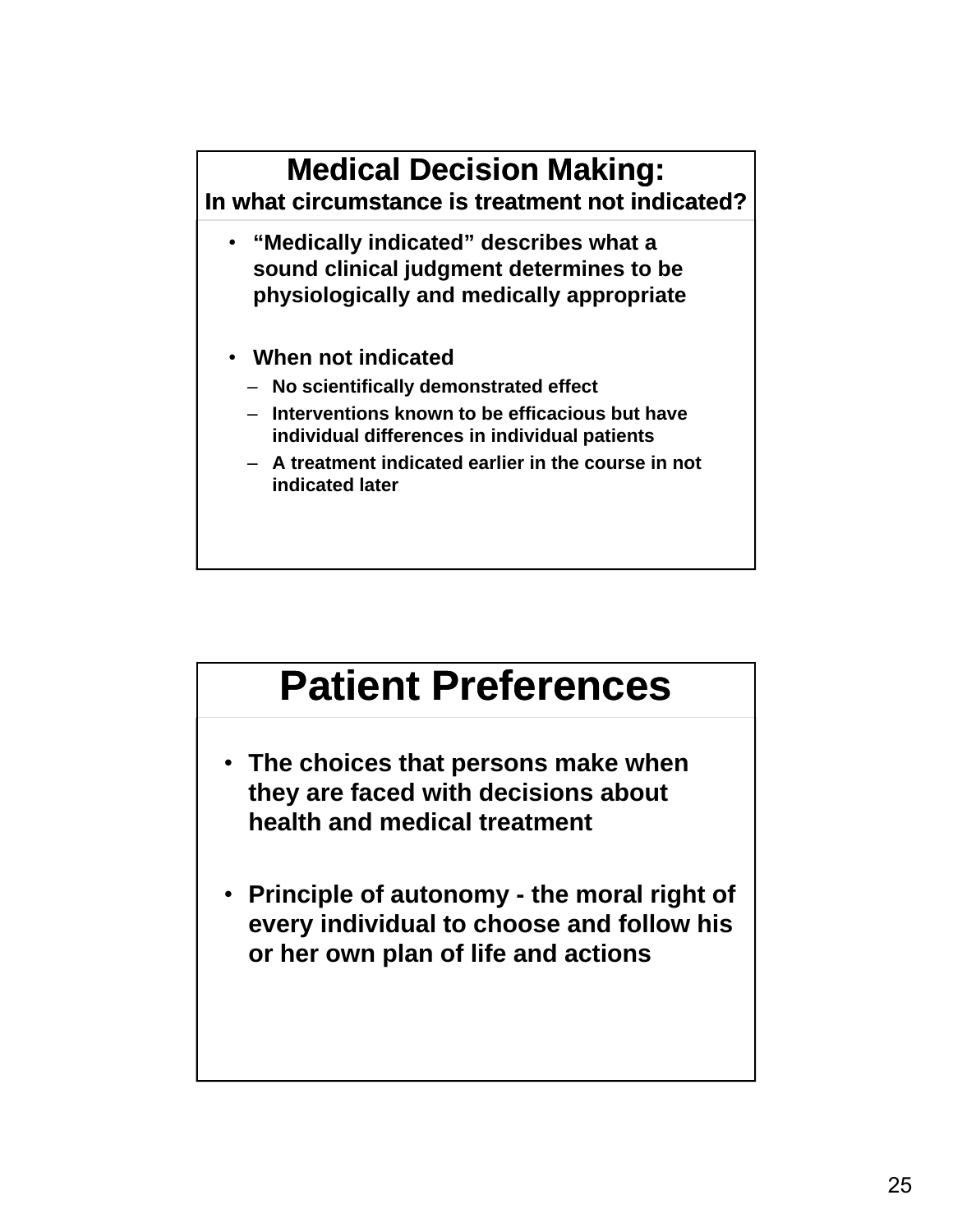#### **Patient Preferences: Informed Consent**

- **Has the patient been informed of the benefits and risks, understood this information, and given informed consent?**
- **Mutual participation, good communication, mutual respect, shared decision making**
- **Reciprocal relationship that benefits both the physician and the patient**

**Beauchamp & Childress (2009)**

### **How to avoid ethical dilemmas?**

- **Clearly defined goals of care which are readdressed frequently across disease spectrum**
- **Clear informed consent**